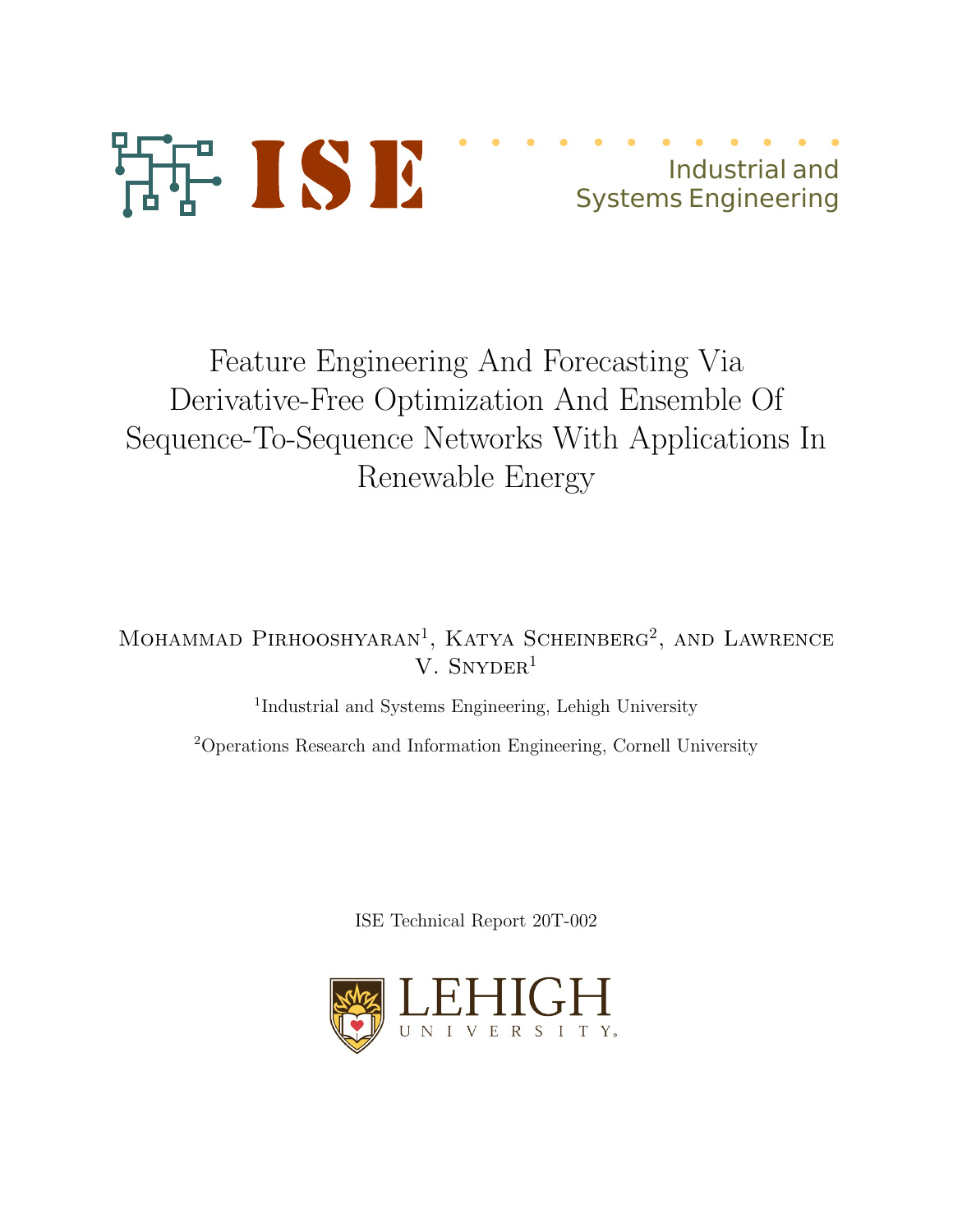### FEATURE ENGINEERING AND FORECASTING VIA DERIVATIVE-FREE OPTIMIZATION AND ENSEMBLE OF SEQUENCE-TO-SEQUENCE NETWORKS WITH APPLICATIONS IN RENEWABLE **ENERGY**

Mohammad Pirhooshyaran Industrial and Systems Engineering Lehigh University mop216@lehigh.edu

Katya Scheinberg Operations Research and Information Engineering Cornell University ks2375@cornell.edu

Lawrence V. Snyder Industrial and Systems Engineering Lehigh University lvs2@lehigh.edu

#### **ABSTRACT**

This study introduces a framework for the forecasting, reconstruction and feature engineering of multivariate processes along with its renewable energy applications. We integrate derivative-free optimization with an ensemble of sequence-to-sequence networks and design a new resampling technique called additive resampling, which, along with Bootstrap aggregating (bagging) resampling, are applied to initialize the ensemble structure. Moreover, we explore the proposed framework performance on three renewable energy sources—wind, solar and ocean wave—and conduct several short- to long-term forecasts showing the superiority of the proposed method compared to numerous machine learning techniques. The findings indicate that the introduced method performs more accurately when the forecasting horizon becomes longer. In addition, we modify the framework for automated feature selection. The model represents a clear interpretation of the selected features. Furthermore, we investigate the effects of different environmental and marine factors on the wind speed and ocean output power, respectively, and report the selected features. Finally, we explore the online forecasting setting and illustrate that the model outperforms alternatives through different measurement errors.

*Keywords:* Ensemble Sequence-to-Sequence Networks; Renewable Energy; Derivative-free Optimization; Automated Feature Selection; Online Forecasting

#### 1 Introduction

Machine learning (ML) approaches such as support vector regression (SVR) and neural networks are considered as the state-of-the-art methods for multivariate multistep forecasting in particular for renewable energy systems [1–3]. We argue there can be two possible improvements. First of all, neural networks introduced in the past largely contain simple feed-forward or long short term memory (LSTM) structures and do not consider more advanced structures where the method can benefit the most from temporal concept in their design. Second, even though by their nature, many time series, including but not limited to renewable energy features such as wind speed or significant wave height, are intermittent and stochastic, they are periodic as well and express repetitive behavior. It is well-known for instance that the wind power generation seasonality generally accords with the energy demand distribution [4]. That is, during the winter season which the electricity consumption is normally higher, the output power produced by the wind turbines is higher as well. Hence, wind renewable energy contains repetitive patterns holistically. We aim to capture this inherent seasonality of alternative energy by introducing parallel network designs and aggregating their results. Furthermore, we introduce a resampling technique which accounts for the seasonality in the dataset.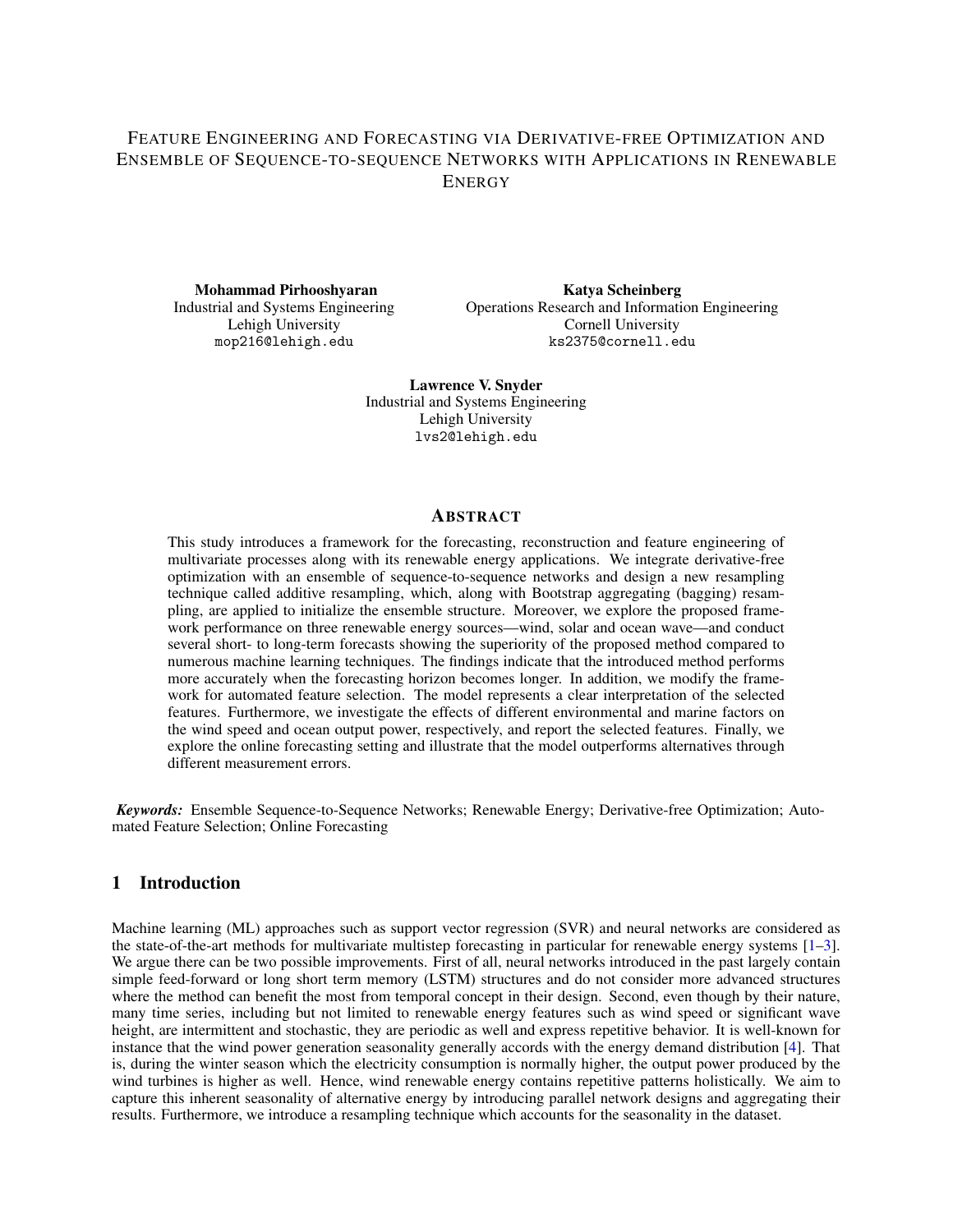DFO has emerged once again as a robust hyperparameter tuning technique for black-box functions in particular complex networks [5]. Here, not only do we use DFO as a means to tune the sequence-to-sequence artificial networks, but we also utilize it to design the parallel structure. In other words, we use DFO to explore the optimal number of parallel networks for any specific task separately. The paper contributions are as follows:

- We introduce ensemble of sequence-to-sequence networks capable of: 1) short to long term forecasting and 2) feature selection 3) online forecasting.
- We propose the Scaled DFO (SDFO) algorithm and integrate it with the parallel structure of sequence-tosequence networks.
- We introduce a resampling technique which we call additive resampling. Furthermore, We utilize bootstrap aggregating resampling technique [6] to initialize the ensemble structure.

The rest of the paper is organized as follows: In Section 2, we discuss a brief literature review. Section 3 introduces the model and resampling techniques. Section 4 provides the implementation of the framework in three separate renewable energy environment and compares the performance results for several settings. We end the paper by a conclusion in section 5.

#### 2 Literature Review

There are several forecasting and feature selection methodologies for multivariate time series analysis. One may categorize the methods into Naive predictor, physical and meteorological (model-based), statistical, soft computing and hybrid approaches [7].

Persistence (or the naive approach) [8] straightforwardly assumes that the time series elements are the same at time  $t$ (the last real measurement data) and  $t + \nabla t$  where  $\nabla t$  is the forecasting horizon [9] without adjusting them. Hence, this method expresses satisfactory behavior for forecasting very short steps into the future but for large horizons, the correlation coefficient between its predictions and the real measurements can even be negative [10].

Physical and meteorological approaches use explicit complex mathematical models to forecast the unknown. In other words, these frameworks utilize the data to construct a model and then predict the future outcome with that model. Therefore, they are more robust in cases of moderate- to long-term forecasting. Numerical weather prediction (NWP) is an umbrella term encompassing these techniques for wind models [11]. These models sometimes suffer from lack of generalization. That is, the models produced are not applicable for many cases.

Both statistical and machine learning methods predict future outcomes solely based on historical data. Therefore, one may call them model-free approaches. Statistical studies [12] mainly apply time series analyses, such as Auto Regressive Integrated Moving Average (ARIMA) for prediction. Recently, ARIMA predictions have been combined with other methods, resulting in hybrid frameworks. Repeated wavelet transform [13] and Logarithmic Generalized Autoregression (LGARCH) [14] are two examples of such successful combinations.

Soft computing and machine learning approaches in the multivariate forecasting content include fuzzy logic (FL) inference, support vector machines (SVM), extreme learning machines (ELM) and neural networks (NN) [15]. Most of these concepts will be discussed in Section 4.2 and are compared with our proposed method. Neural networks in the wind literature are typically used in hybrid methods. For instance, adaptive neuro-fuzzy systems are employed by [15, 16] to estimate wind power and speed. However, when we exclude the networks and focus on their structure, they are not generally the state-of-the-art structures that have been used in other machine learning disciplines. There are few exceptions though. For instance, [17] introduces two novel echo state networks for speed and wind forecasting.

Here, we investigate ensemble of sequence-to-sequence [18] networks. Recurrent networks such as Long Short term Memory networks (LSTMs), which contain temporal properties, are the state of the art for many time-dependent machine learning tasks such as Handwritten/Speech Recognition [19–21], Disease Prediction [22, 23], and music composing [24]. Sequence-to-sequence networks [18] consist of two separate recurrent sections called encoder and decoder, which makes the network not only experience stability, but adaptability as well, towards changeable input/output sizes.

DFO approaches, along with Bayesian Optimization (BO), are among the most well-known methods for hyperparameter tuning in machine learning studies [25]. DFO is designed to optimize complex functions in which function evaluations are computationally expensive and one may not have sufficient function value samples as well as times when objective function derivatives with respect to a selected parameter are unattainable or even more costly [5]. First, we integrate DFO with an ensemble of networks because function evaluations are computationally expensive. In addition, we utilize DFO to select the ensemble design.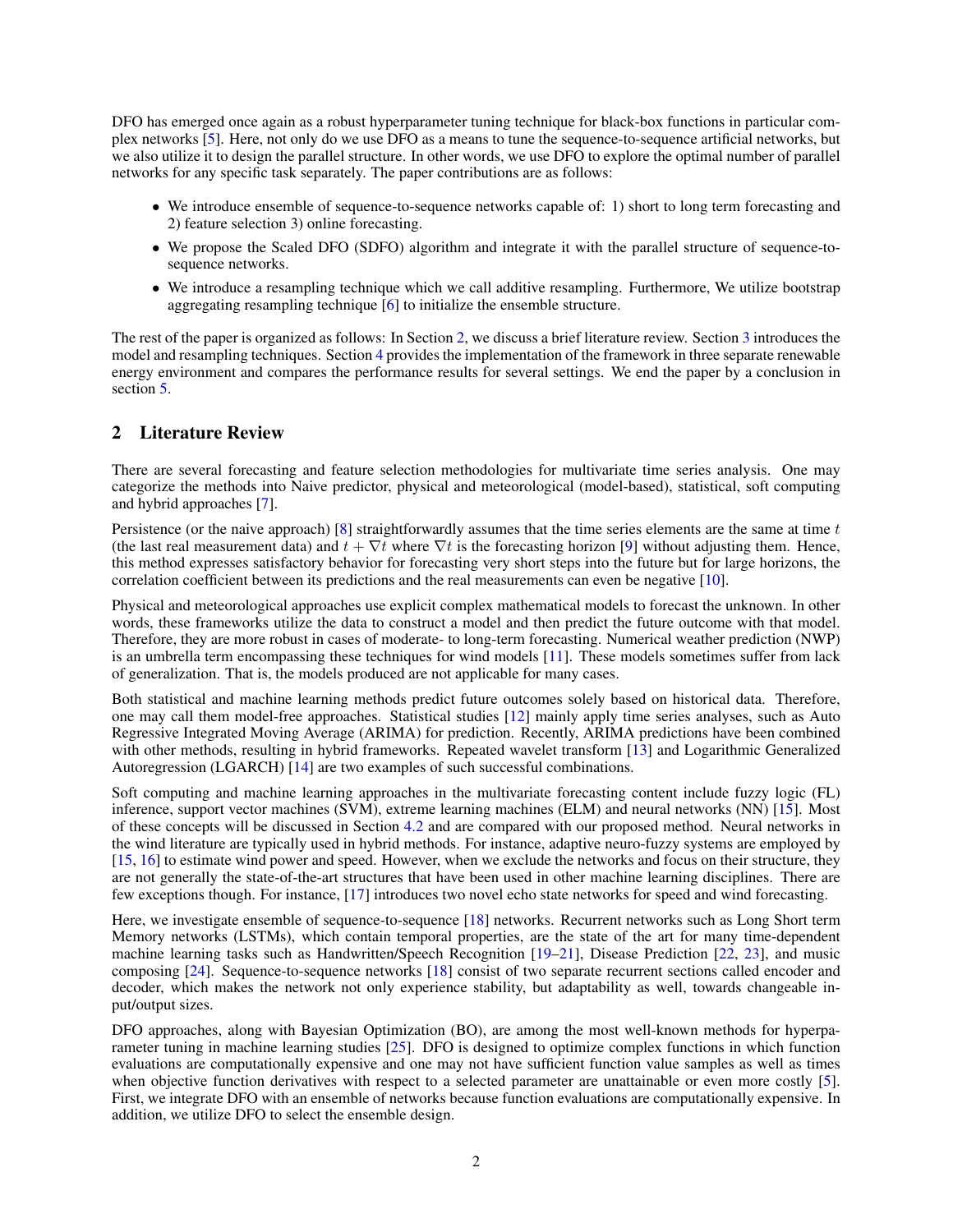| <b>Test statistic</b> | $-6.41$       |
|-----------------------|---------------|
| P-value               | 1.841e-08     |
| Lag                   |               |
| Test critical values  | $1\%$ : -3.48 |
|                       | $5\%$ : -2.88 |

Table 1: Stationarity Adfuller test on residuals of wind speed data of GECAD dataset (01-01-2011)

#### 3 Model

#### 3.1 A Simple Case Study to Justify the Parallel Method

Before explaining the parallel sequence-to-sequence structure and additive resampling technique, we present a practical justification of any parallel structure by considering a very simple case study in wind energy systems. By their nature, wind features are intermittent and stochastic. We conduct a study first to analyze the existence of seasonality and, further to emphasize the fact that wind feature reconstruction and forecasting are achievable. We use an open-source dataset<sup>1</sup> of the Research Group on Intelligent Engineering and Computing for Advanced Innovation and Development (GECAD<sup>2</sup>) [26–28]. To do so, a naive decomposition approach is applied through a convolution filter to the observed data, and the smoothed average is returned with the help of the statsmodels Python package.

Figure 1 illustrates January 1st, 2011 observed wind data, along with its identified trend, seasonality and the remaining residual. The data has 10-minute resolution, which results in 142 daily data points. As seen in Figure 1, a strong seasonality exists in the Observed data. Further, we validate the results by conducting a stationarity (Adfuller) test on residuals to monitor whether residuals behave as a stationary time series. Table 1 demonstrates the results. The lag value has been selected to optimize the Akaike Information Criteria (AIC). The test statistic is considerably below the critical values for two different confidence levels, 1% and 5%. Hence, there is no evidence to reject the null hypothesis. In the end, we investigate the AutoCorrelation Function (ACF) and Partial AutoCorrelation Function (PACF) measures on the residuals, which are shown in the last row of Figure 1. In time series analysis, one would consider a time series as white noise at a certain confidence level if there is no positive index in its ACF or PACF plots which has a value greater than that level. In this case, the series has been generated out of pure stochasticity and usually there would be no further analysis over it. In contrast, if the ACF or PACF of a time series have values greater than a confidence level, it suggests data auto-correlation and more complex structures to be explored further. Wind speed residual series, as illustrated in Figure 1, can be considered in the latter category for the 0.95 confidence level. Therefore, not only does wind speed data express seasonality, but it holds extra hidden relations, as well, which convinced us to try ensemble structures.

#### 3.2 Ensemble of Sequence-to-Sequence Networks

Here, we propose an ensemble of sequence-to-sequence networks integrated with SDFO-TR for forecasting and feature engineering of multivariate processes. Each sequence-to-sequence network is designed to approximate conditional distribution of  $P([b_{T+T'}] | [a_1, a_2, ..., a_T])$  when provided with  $[a_1, a_2, ..., a_T]$  as input series to evaluate the output  $[b_{T+T'}]$ . T and T' are the network temporal recursion and the future horizon of the problem respectively. Figure 2 illustrates the ensemble structure and the details of each part.

LSTM cells are used for each sequence. LSTM cells include four gates named input, state, output and forget. We optimize the network(s) through Backpropagation with ADAM optimizer. For more details on the LSTM, sequenceto-sequence cells one may see Appendices A. We use the Ensemble Factor (EF) term for the number of independent sequence-to-sequence networks. Figure 2 illustrates the ensemble structure. EF requires more study to be specified. One may argue that this factor complies with historical data seasonality. For example, for monthly data with yearly seasonality,  $1, 2, 4, 6, 12$  are logical numbers to investigate. But we require an automated way to identify the optimal EF. To systematically choose the value for EF, we integrate SDFO-TR into the design of the structure.

#### 3.3 Resampling

Resampling is defined as constructing a number of samples from a dataset and refitting a specific model on each sample, hoping to perceive more accurate knowledge about the model. We use two methodologies, as follows:

<sup>&</sup>lt;sup>1</sup> From the site: Power & Energy Society Open Data Sets; under the section Wind Based Generation; GECAD wind speed. <sup>2</sup>www.gecad.isep.ipp.pt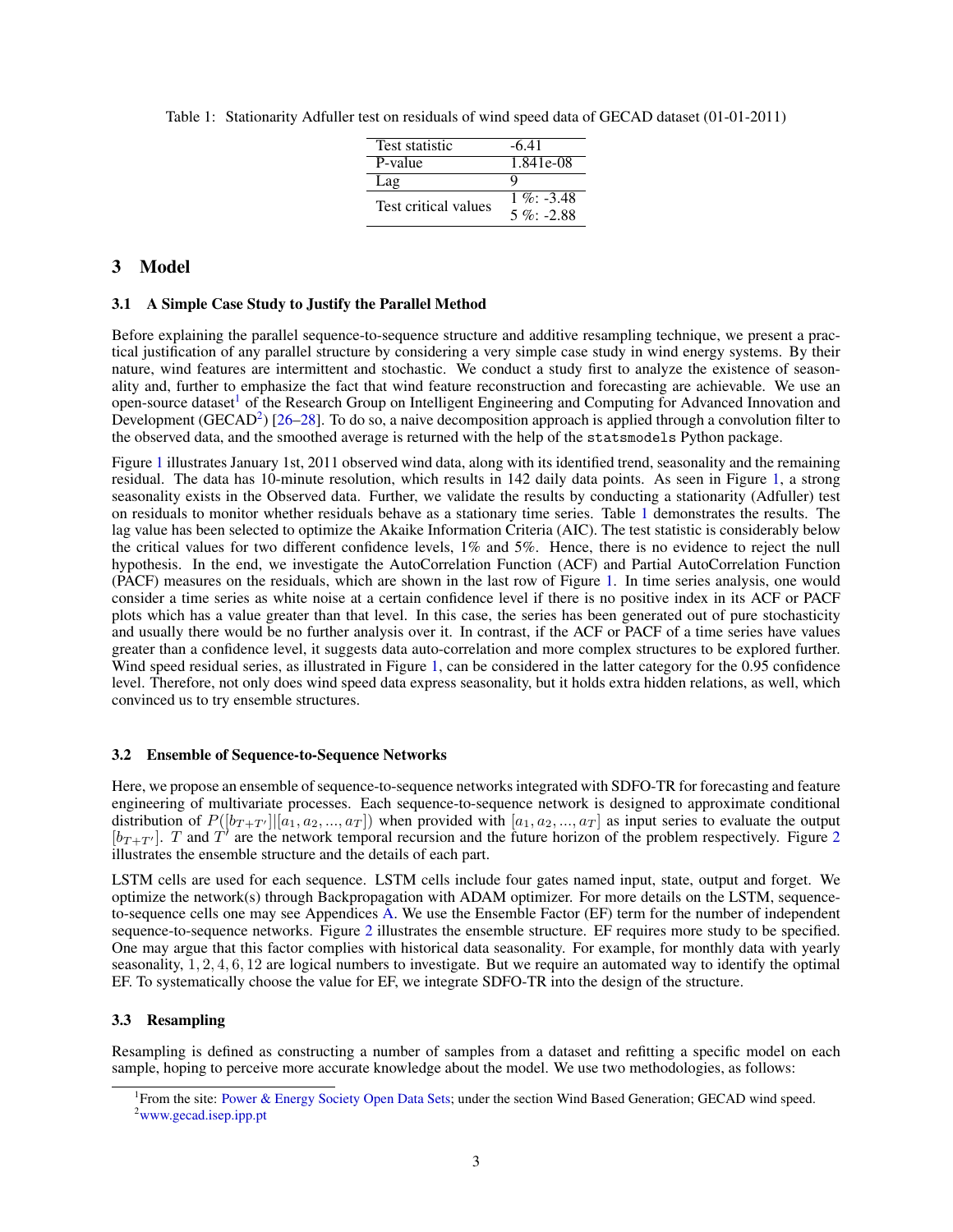

Figure 1: Wind speed analysis of GECAD dataset (01-01-2011)

• Additive resampling:

To tackle the seasonality of the wind data, we divide the train and test datasets into a number of subsections equal to the EF. Then, we feed the whole train dataset plus a subsection of the train dataset into an independent network and evaluate a corresponding test subsection on that network. This division may result in discovering new functional relations within the subsection while they were hidden in the mixture. This method can be relatively expensive in terms of computations since each new epoch contains more samples. In the next subsection we discuss the fact that the DFO optimizes the EF number as one of its inputs. Hence, the number of the divisions for additive resampling depends on the dataset and the feature under study. We aim to reach the maximum potential of the parallel structure by using Additive resampling by optimizing the EF factor and directly using it in training and testing the networks.

- Bootstrap aggregating (bagging): We draw a number of samples with replacement and equal in size to the original dataset. For a large dataset, approximately 1 –  $\frac{1}{e}$  fraction of any sample would be unique and the rest would be replicates [29]. Bagging
	- $e^{i\theta}$  is a well-known technique for statistical resampling [6].

A graphic explanation of the above techniques is shown in Figure 3.

#### 3.4 Scaled Trust Region Derivative-Free Optimization (SDFO-TR)

We modify a trust region version of DFO (DFO-TR). Compared to Bayesian optimization, DFOs are known to be time efficient and accurate, but the main deficiency is that in most studied DFO algorithms, the parameters are required to be purely continuous (their domain should be R). Methods using DFO for integer variables basically boil down to enumeration or heuristics plus DFO for pure continuous variables. Here, we present scaled DFO-TR method capable of optimizing integer parameters. Algorithm 1 indicates in detail the scaled DFO-TR approach. This algorithm is based on [5, 25], with the following modifications:

1) The model is designed to minimize a black-box function in which the variables are within specified intervals instead of taking the whole R space. To achieve this, we further assume that the black-box loss function has an upper bound. Then for any parameter violating its interval, we consider the upper bound plus a penalty cost linearly related to the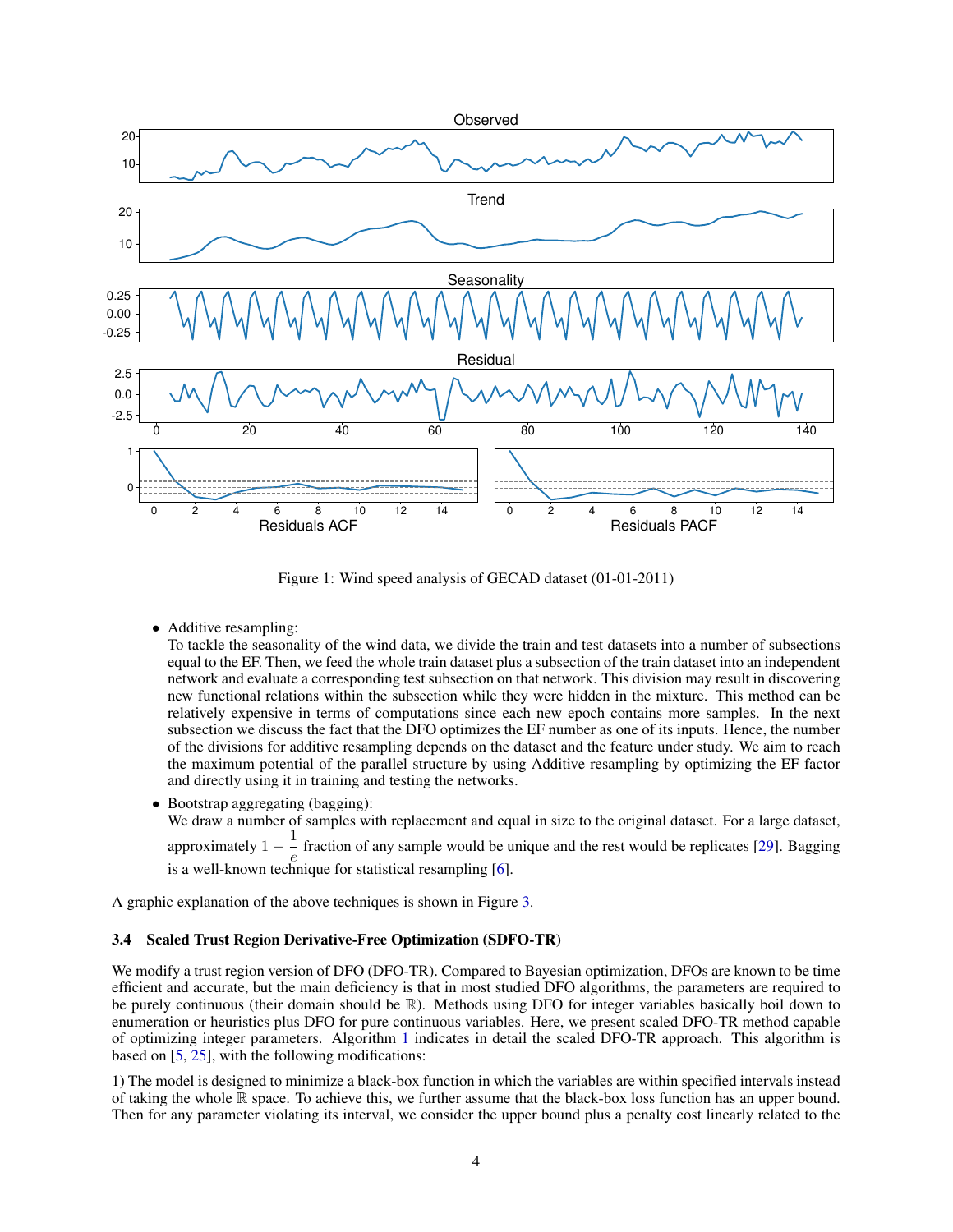

Figure 2: Ensemble of sequence-to-sequence networks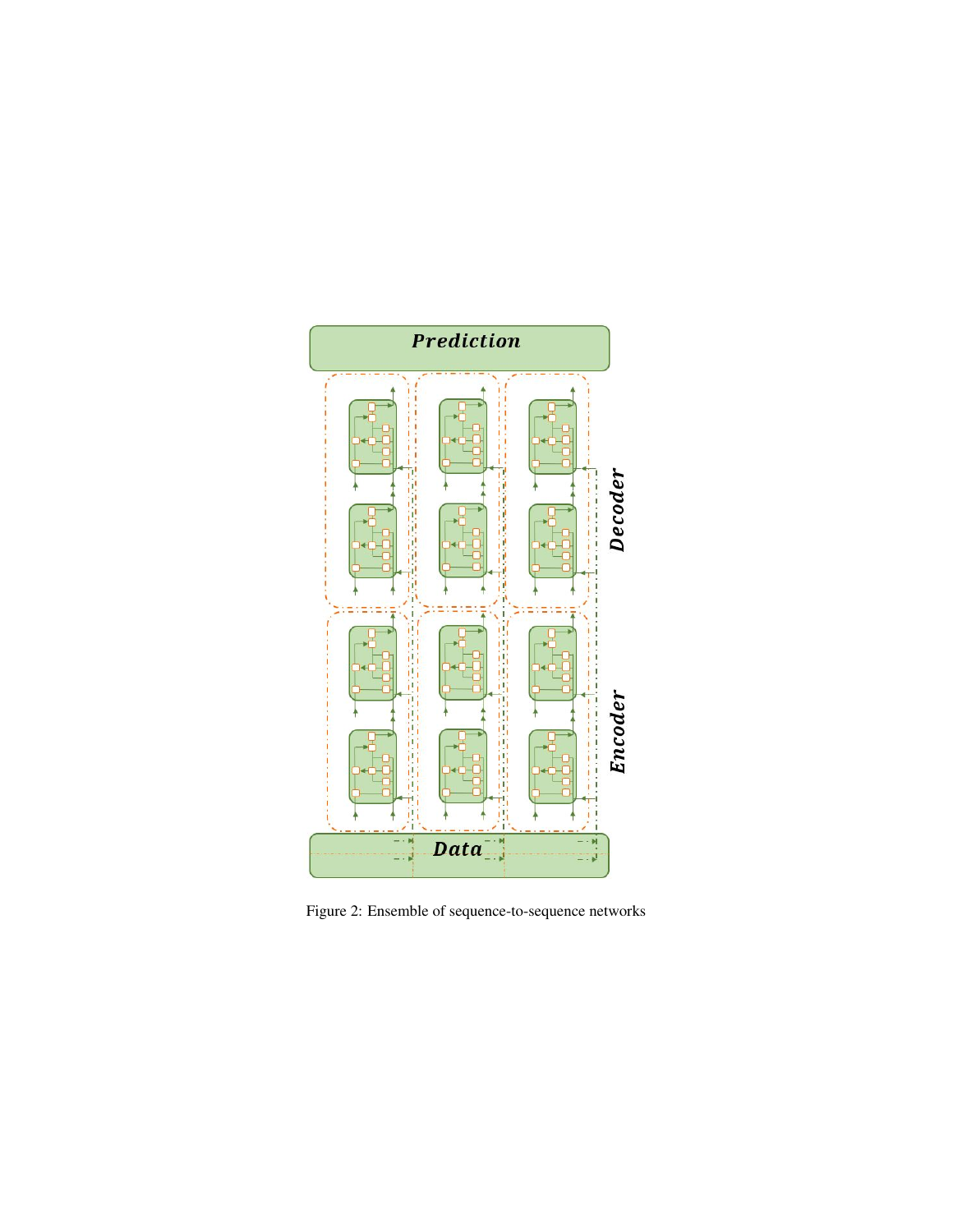#### Algorithm 1 SDFO-TR

1: **Input:** Budget  $\mathcal{L}, z_0 > 0, 0 < \gamma_1 < 1 < \gamma_2, 0 < \eta_0 < \eta_1 < 1, \theta > 1$ , penalty coefficient *b*, upper bound on the function value *c* and  $[i^i, u^i]$   $i = 1, 2, ..., P$ . 2: Initialize  $x_0 = (x_0^1, ..., x_0^P)$  where  $x_0^i \in [l^i, u^i]$   $\forall i = 1, 2, ..., P$ . 3: Determine set of interpolation points  $X \subseteq \mathcal{B}(x_0, z_0)$  to construct the model and evaluate  $f(x), \forall x \in X$ . 4:  $x_0 \leftarrow \operatorname{argmin}_{x \in X} f(x)$ . 5: for  $k = 0, 1, 2, ..., \mathcal{L}$  do<br>6: if  $x_k^i \in [l^i, u^i]$   $\forall i = 1, 2, ..., P$  then 7: Discard all points  $x \in X$  where  $||x - x_k|| \ge \theta z_k$ . 8:  $M_k(x_k) \leftarrow f_k + g_k^T(x - x_k) + \frac{1}{2}(x - x_k)^T H_k(x - x_k).$ 9:  $\bar{x}_k = \operatorname{argmin}_{x \in \mathcal{B}(x_k, z_k)} M_k(x).$ 10:  $\rho_k = \frac{f(x_k) - f(\bar{x}_k)}{M(\bar{x}_k) - M(\bar{x}_k)}$  $\frac{f(x_k)-f(x_k)}{M_k(x_k)-M_k(\bar{x}_k)}$ 11: **if**  $|X| < \frac{(P+1)(P+2)}{2}$  $\frac{2}{2}$  then 12: Append  $\bar{x}_k$  to the set of interpolation points X. 13: **else if**  $(\rho_k \ge \eta_0 \text{ or } ||x - x_k|| < \max_{x \in \mathcal{X}} ||x - x_k||)$  then 14: Substitute the point  $\max_{x \in X} ||x - x_k||$  with  $\bar{x}_k$  in the set X.<br>15: **end if** end if 16: **if**  $\rho_k \geq \eta_1$  **then**<br>17:  $x_{k+1} \leftarrow \bar{x}_k$ 17:  $x_{k+1} \leftarrow \bar{x}_k$  and  $z_k \leftarrow \gamma_2 z_k$ .<br>18: **else if**  $\rho_k < \eta_0$  **then** 18: **else if**  $\rho_k < \eta_0$  then<br>19:  $x_{k+1} \leftarrow x_k$ 19:  $x_{k+1} \leftarrow x_k$ <br>
20:  $\text{if } |X| > (P)$ 20: **if**  $|\overline{X}| > (\overline{P} + 1)$  then<br>21:  $z_{k+1} \leftarrow \gamma_1 z_k$ 21:  $z_{k+1} \leftarrow \gamma_1 z_k$ <br>22: **else** 22: else<br>
23: 23:  $z_{k+1} \leftarrow z_k$ <br>24: **end if** 24: **end if**<br>25: **else if**  $n_0$ 25: **else if**  $\eta_0 \leq \rho_k < \eta_1$  then<br>26:  $x_{k+1} \leftarrow \bar{x}_k$ 26:  $x_{k+1} \leftarrow \bar{x}_k$ <br>27:  $z_{k+1} \leftarrow z_k$ 27:  $z_{k+1} \leftarrow z_k$ <br>28: **end if** 28: **end if**<br>29: **end if** 29: **return**  $M_k(x_k)$ <br>30: **else** 30: **else**<br>31: 1 31: return  $c + b \sum_{i \in I^*} \min\{|x^i - l^i|, |x^i - u^i|\}$  where set  $I^*$  contains indices for which  $x^i \notin [l^i, u^i]$ 32: end if 33: end for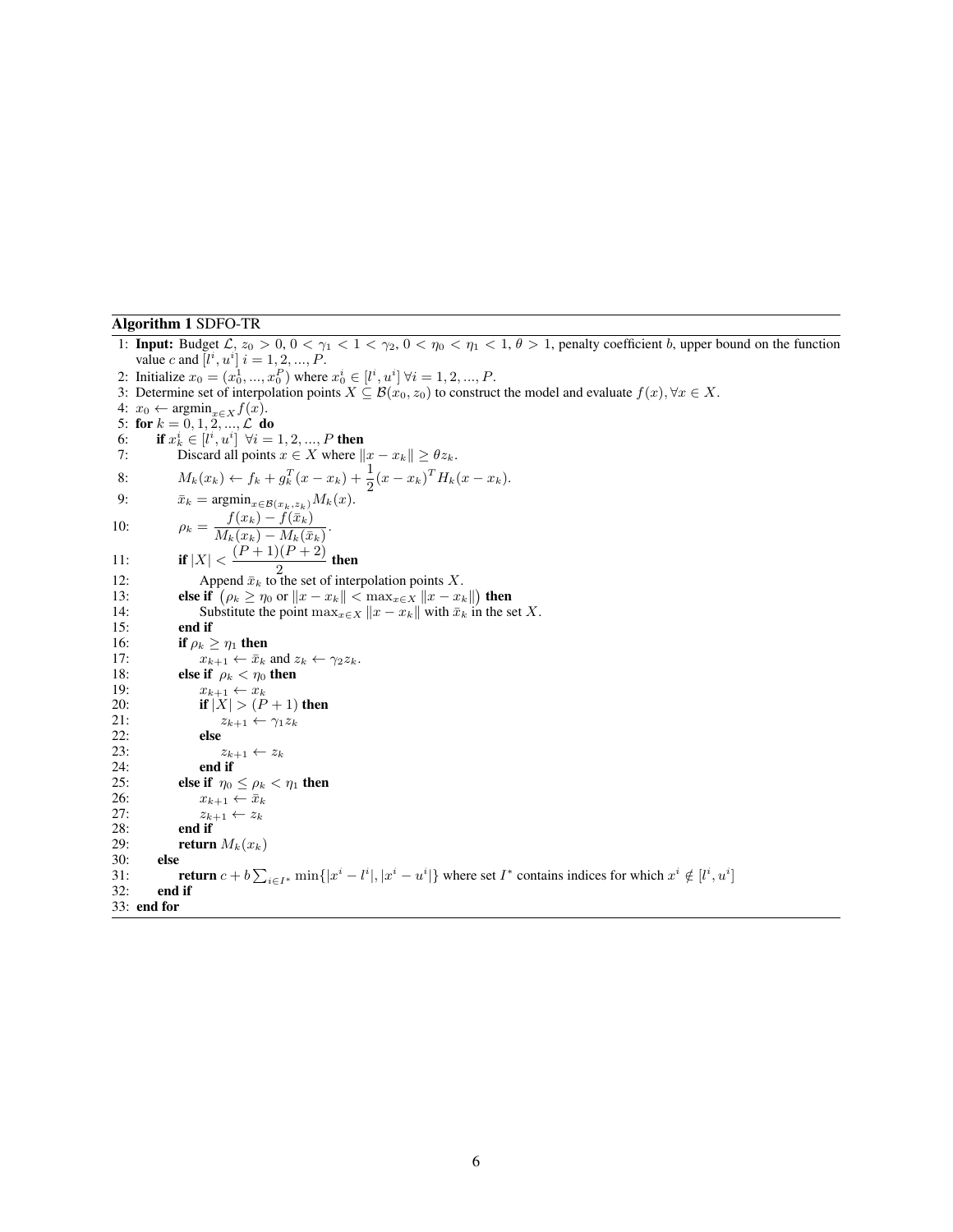

Figure 3: Proposed Framework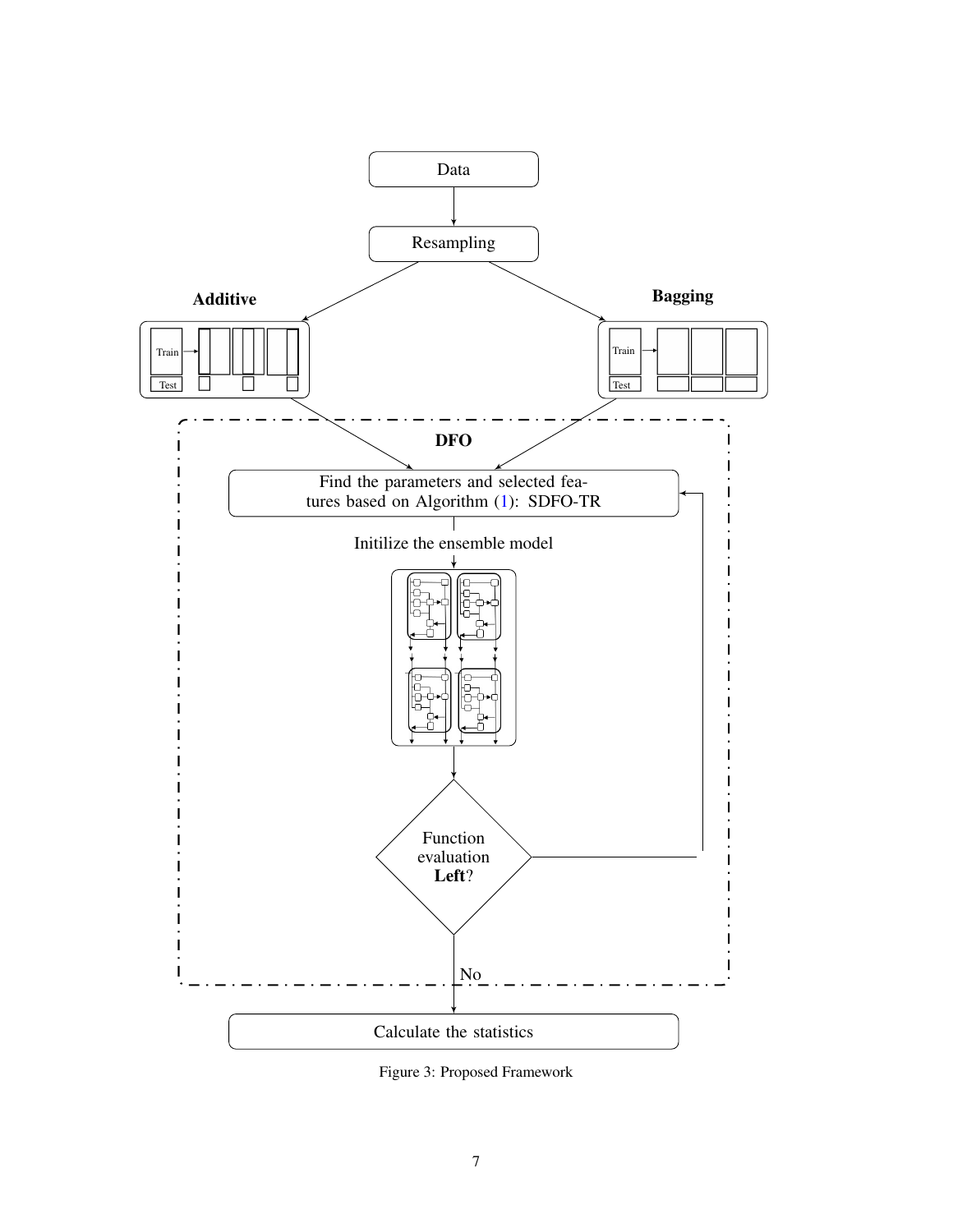violation distance as the ultimate value of the function. This value would be considerably larger than the function value when all variables are inside their feasible regions. Therefore, the model has a logical incentive for not going out of the parameters' feasible intervals. The observations are completely in support of this technique. At the beginning, the model explores through the parameters' space randomly, and after some initial iterations, it mainly remains within

their acceptable intervals. The mean arctangent absolute percentage error (MAAPE) has the known upper bound of  $\frac{\pi}{2}$ (see 4.1). So, we mainly use this as the DFO loss function.

2) We further scale the intervals to [0, 1]. Theoretically, scaling is not required because the trust region radius would handle different magnitudes for different parameters. However, scaling assists DFO in maintaining a good margin within acceptable intervals.

3) We bring the complexity of dealing with integer variables into the objective value. We divide the [0, 1] intervals into sub-intervals for which the objective value would remain unchanged. To fully grasp the idea, let's assume that the proposed DFO optimizes a sequence-to-sequence ensemble considering the EF as its only input, and let's further assume that  $EF \in \{1, 2, 4, 6\}$ . We use MAAPE as the DFO loss function. Then, we can say algorithm 1 minimizes the following piecewise black-box function:

$$
\text{DFO}(x_{ef}) = \begin{cases} \frac{\pi}{2} - 2x_{ef} & x_{ef} < 0\\ S(x_{ef} = 1) & 0 \le x_{ef} < 0.25\\ S(x_{ef} = 2) & 0.25 \le x_{ef} < 0.5\\ S(x_{ef} = 4) & 0.5 \le x_{ef} < 0.75\\ S(x_{ef} = 6) & 0.75 \le x_{ef} < 1\\ \frac{\pi}{2} + 2(x_{ef} - 1) & x_{ef} > 1, \end{cases}
$$

where  $x_{ef} \in \mathbb{R}$  represents EF as the input variable, and  $S(x_{ef} = i)$  is the objective value of the parallel structure when we have i independent sequence-to-sequence networks,  $i \in \{1, 2, 4, 6\}$ . We considered the penalty coefficient  $b = 2$ . Based on the scaling techniques we used in algorithm 1, we call this method SDFO-TR.

As shown in lines 1-4 of Algorithm 1, it starts to build an interpolation set based on some early function evaluations. Therefore, the initial value  $x_0 = (x_0^1, ..., x_0^P)$  plays an important role, and having an acceptable guess may increase the performance [30]. There exist three major blocks inside the for loop:

• First block (lines 6-10): The algorithm constructs a quadratic approximation model  $M_k(x)$  with current set of points and then determines its minimizer over the open ball  $\mathcal{B}(x_k, z_k)$  where  $z_k$  is the trust region radius. The success factor

$$
\rho_k = \frac{f(x_k) - f(\bar{x}_k)}{M_k(x_k) - M_k(\bar{x}_k)}\tag{1}
$$

is the measure of how well the model  $M_k(x)$  mimics the actual black-box function.

• Second block (lines 11-15): The algorithm updates its set of interpolation points X while keeping it poised. A quadratic polynomial  $M(x)$  is an interpolation of a function  $f(x)$  with respect to the set  $X = \{x_j | j = 1\}$  $1, ..., m$  if

$$
M(x_j) = f(x_j), \ \forall j = 1, ..., m.
$$
 (2)

The set X must remain poised with respect to the linear space of polynomials building  $M(x_i)$ . We refer the reader to  $[5, 31]$  for details on poisedness of X.

• Third block (lines 16-29): The Trust Region (TR) update concept is borrowed. If the success factor  $\rho > \eta_1$ which means it is close to one, then the algorithm both accepts the step and increases the radius to  $\gamma_2 z_k$ , in order to explore the black-box function space more aggressively. If  $\eta_0 \leq \rho < \eta_1$ , the algorithm still accepts the step but the radius remains the same. Finally, if  $\rho_k < \eta_0$ , then the algorithm rejects the step. The TR radius would stay the same if the quadratic approximation is based on at most  $P$  evaluations, but if the approximation is based on more evaluations, it means the black-box objective function, fluctuates considerably over this particular region and the radius should be decreased.

In the instance we mentioned earlier, we solely examined the effects of one parameter to illustrate the SDFO-TR method. In general, any integer parameter with t different feasible value, results in  $t + 2$  sections in the DFO objective function independently. We are dealing with training epochs, mini-batch sample size, LSTM hidden size, recurrent time step, optimization learning rate, number of stacked recurrent layers and EF hyperparameters in this proposal, and all of them receive integer values. Therefore, the DFO objective function initially contains millions of sections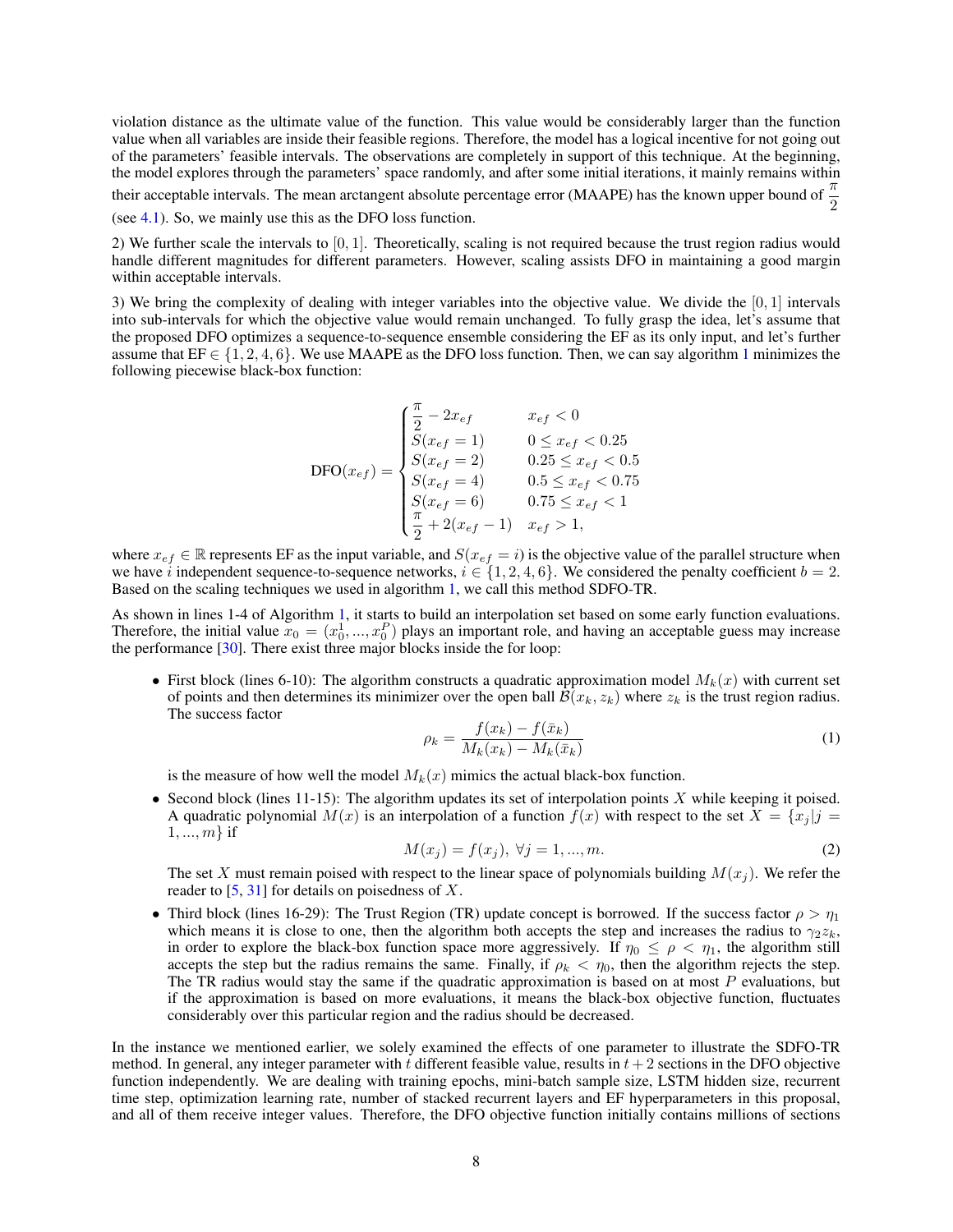for above hyperparameter tuning. One may argue that by increasing the integer variables, the method could soon be intractable. To answer this, we know there can be several trends inside the feasible region for a parameter; for instance, like many other studies [32], increasing the mini-batch sample size after a limit would not help the network performance. There are studies showing that DFO may escape flat local minima and clear basins [25, 33]. Therefore, DFO avoids those points and many of the sections related to them. This is why we introduced the complexity into the function at the first place and let the DFO decides.

#### 4 Experiments

In this section we evaluate the performance of the model for several tasks. First, we focus on the pure forecasting of wind speed, direction and power based on historical data of the same feature. Second, we aim to analyze the effects of wind speed on the actual output power produced by turbines.

#### 4.1 Measures of Difference

Considering  $b_1, \ldots, b_n$  and  $\hat{b}_1, \ldots, \hat{b}_n$  as real and predicted measurements respectively, we mainly use the following measurement errors:

#### NRMSE:

$$
n \text{rrmse} = \frac{100\sqrt{\frac{1}{n}\sum_{i=1}^{n}(b_i - \hat{b}_i)}}{R}
$$
\n(3)

where  $R$  is the range of the real measurements. Root Mean Squared Error (RMSE) is one of the most frequent measurement errors, but because it is scale dependent and we use this measure for different datasets, it is more logical to use its normalized version.

MAE:

$$
\text{MAE} = \frac{\sum_{i=1}^{n} |b_i - \hat{b}_i|}{n} \tag{4}
$$

Mean Absolute Error accounts for the average absolute difference between prediction and measurements.

#### MAAPE:

Mean Absolute Percentage Error (MAPE) expresses measurement absolute accuracy as a percentage. Mean Arctangent Absolute Percentage Error (MAAPE) intrinsically maintains the MAPE scale independency and intuitive interpretability while alleviating the drawback of dividing by zero.

$$
\frac{1}{n}\sum_{i=1}^{n}\text{arct}\left(\left|\frac{b_i-\hat{b}_i}{b_i}\right|\right). \tag{5}
$$

#### 4.2 Alternative Algorithms

In this subsection, we summarize the other approaches in the literature which we compare the proposed algorithm with.

Seasonal auto regressive integrated moving average (SARIMA): Auto regressive moving average models [34–36] decompose the series into moving average and auto regressive ones. "Integrated" means the model uses a differencing process to reach stationarity considering a specific confidence level. A time series expresses seasonality when its expected value changes in a recurring manner. Seasonal ARIMA accounts for cases when the data exhibits seasonality. SARIMA models can be written as  $ARIMA(p, d, q)(P, D, Q)<sub>m</sub>$  where p and P are the time lags in the auto-regression for the trend and seasonal part,  $d$  and  $D$  refer to the differencing degree for trend and seasonal part, q and  $Q$  indicate the moving average order for both, and  $m$  specifies how many periods are in each season. For time series  $x_0, x_1, \dots, x_T$ , we define lag operator L as:  $L(x_t) = x_{t-1}, t = 1, \dots, T$ . Then, one may implicitly express Seasonal ARIMA $(p, d, q)(P, D, Q)<sub>m</sub>$  in a general form as follows:

$$
(1 - \sum_{i=1}^{p} \phi_i L^i)(1 - \sum_{i=1}^{p} \Phi_i L^{mi})(1 - L)^d (1 - L^m)^d x_t = (1 + \sum_{i=1}^{q} \theta_i L^i)(1 + \sum_{i=1}^{q} \Theta_i L^{mi}) \epsilon_t
$$

where  $\epsilon_t$ ,  $\forall t = 0, 1, \dots, T$  are zero-mean white noises,  $\phi_i$  and  $\Phi_i$ ,  $\forall i = 1, 2, \dots, p$ , are trend and seasonal autoregression coefficients, respectively; and  $\theta_i$  and  $\Theta_i$ ,  $\forall i = 1, 2, \cdots, q$ , are trend and seasonal moving average coefficients, respectively. It is clear that satisfactory performance of seasonal ARIMA depends on how accurately we choose its parameters. We compare our proposed method with SARIMA only for the online settings.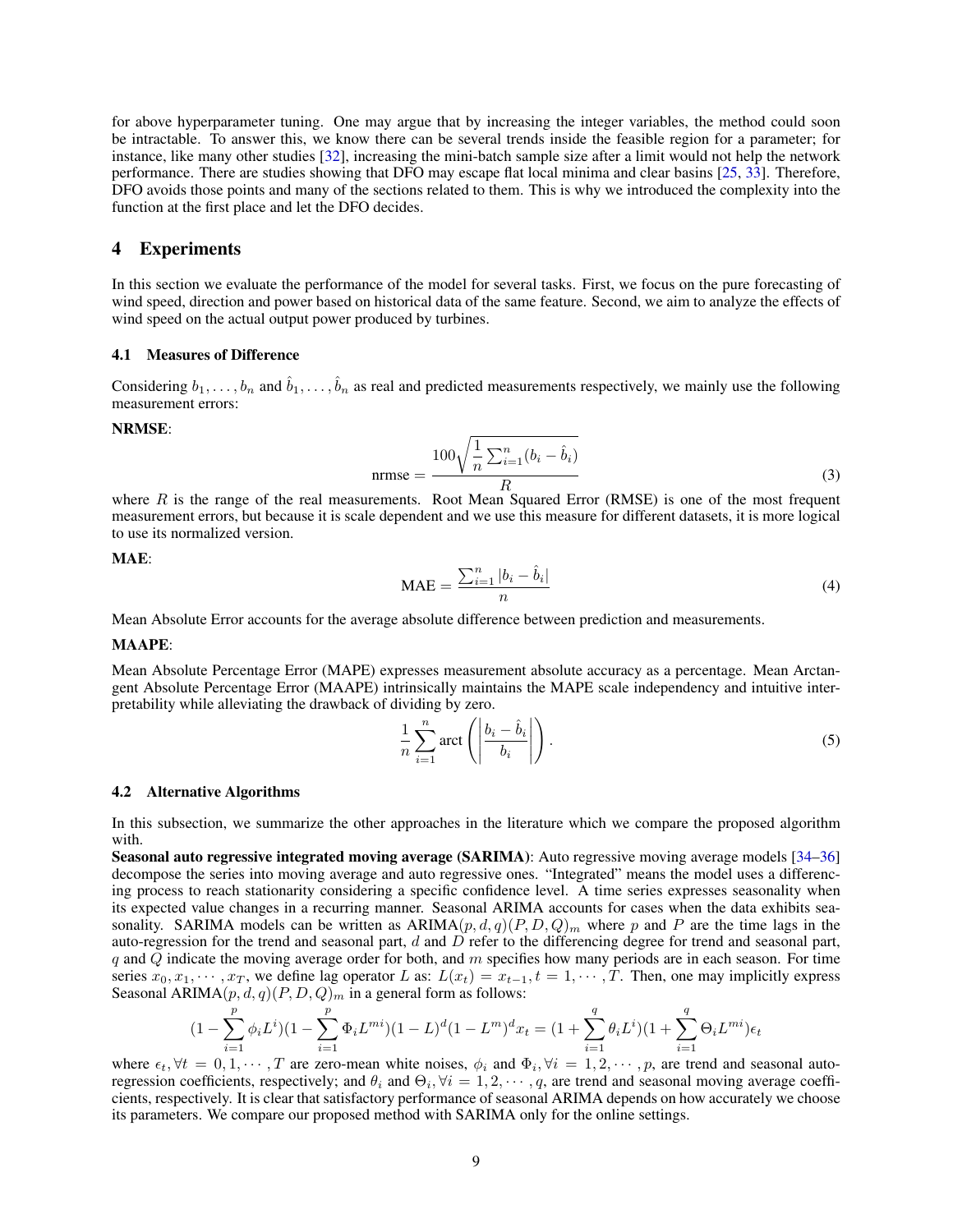Table 2: National Renewable Energy Laboratory Station

| Latitude        | $39^{\circ}54'38.34''$ North;          |
|-----------------|----------------------------------------|
| Longitude       | $105^{\circ}14'5.\overline{28''}$ West |
| Sampling period | 5 minutes                              |
| Elevation       | 1855 m                                 |

Extreme Learning Machine (ELM): ELM approaches [37–39] aim to generalize the learning procedure of feedforward neural networks by randomly assigning parameters of hidden layer neurons. Input-hidden or hidden-hidden weights may remain unchanged through the learning process or simply accept their parents' values in multi-layered ELM. This sharply distinguishes ELM from networks trained based on backpropagation. In addition, unlike the recursive weight updating approach used in backpropagation, one can update the input-hidden or hidden-hidden neuron weights at once in ELM, which results in several orders of magnitude faster performance time [40]. Here, we mainly focus on classic ELM and its improvement called fully online sequential-extreme learning machine [41, 42] (FOS-ELM) for the online setting comparisons.

Support Vector Regression: Unlike typical regression, which tries to minimize a least squared error, SVR seeks to construct a hyperplane for which the marginal error is minimized [43]. SVR utilizes functional relations called kernels to map interconnected input data into a higher dimension where the data is (almost) linearly separable. In SVR we have an  $\epsilon$  margin of tolerance. In other words, two boundary hyperplanes exist at  $\epsilon$  distance of the target hyperplane to contain most of the points, and the outliers are only allowed with a penalty cost added to the objective function. The penalty term can be looked at as a regularizer which assists the model to provide more general solutions and prevents overfitting and the most common type of them is an L2-norm. The data points on the two marginal hyperplanes that are responsible for their construction are called the support vectors. We refer the reader to MLSVM [44], which leverages hierarchical learning SVM, and [45] a novel SVM case study for more details on support vectors. Here, with the help of LIBSVM Python package [46] we implement the  $\epsilon$ -SVR and  $\nu$ -SVR methods.

Random Forrest (RF): RF is a meta predictor algorithm which includes an ensemble of Classification and Regression Trees (CART)[47]. CARTs are known to be easily interpretable, and each layer of their models contain Boolean logic. On the other hand, CARTs suffer from a generalization point of view. Because of their binary boundaries, they can easily overfit the train set. RF models improve the generalization performance of CARTs to a great extent. RF utilizes the bootstrap aggregating concept to focus on different parts of the dataset for every decision tree and then uses averaging techniques for prediction similar to our introduced method.

#### 4.3 Wind Renewable Energy

As an alternative, wind energy offers a secure, competitive and sustainable option, releasing almost no greenhouse gases as well as consuming no water during its production. Dense wind farms across the globe are generating considerable amounts of electric power. The inherently time-varying nature of wind energy necessitates the development of a systematic framework to construct and forecast future wind characteristics [48]. Such a framework greatly enhances the flexibility of power systems to cope with irregular wind power patterns integrated in their portfolios. Therefore in the following sections, we investigate the performance of the proposed method for several tasks related to wind datasets.

#### 4.3.1 Forecasting

In this part, we focus on very short- to long-term forecasting into the future considering high-resolution wind datasets. To this end, first we use an open-source national renewable energy laboratory (NREL) dataset for wind speed and wind direction forecasting  $<sup>1</sup>$ . Table 2 indicates the details of the measurement station which this data is obtained. The time</sup> period between two consecutive measurements is 5 minutes. We consider only the first ten days of 2010 (or exactly  $12 \times 24 \times 10 = 2880$  data points). We divide the data into 60 percent training, 20 percent validation and 20 percent testing for all methods. The design of the structure is conducted through training and then tested through validation to explore the best parameters' results. None of the methods see the test set, and further, we have not touched the real dataset measurements in any way such as interpolation or normalization.

Table 3 demonstrates the results for several wind speed forecasting horizons. In the proposed method columns, we put those Ensemble Factors corresponding to the best performance in the parentheses. One can observe:

<sup>&</sup>lt;sup>1</sup>The dataset can be found at Power & Energy Society Open Data Sets (http://sites.ieee.org/pes-iss/data-sets/); under Weather Data section; NREL wind speed, 2010.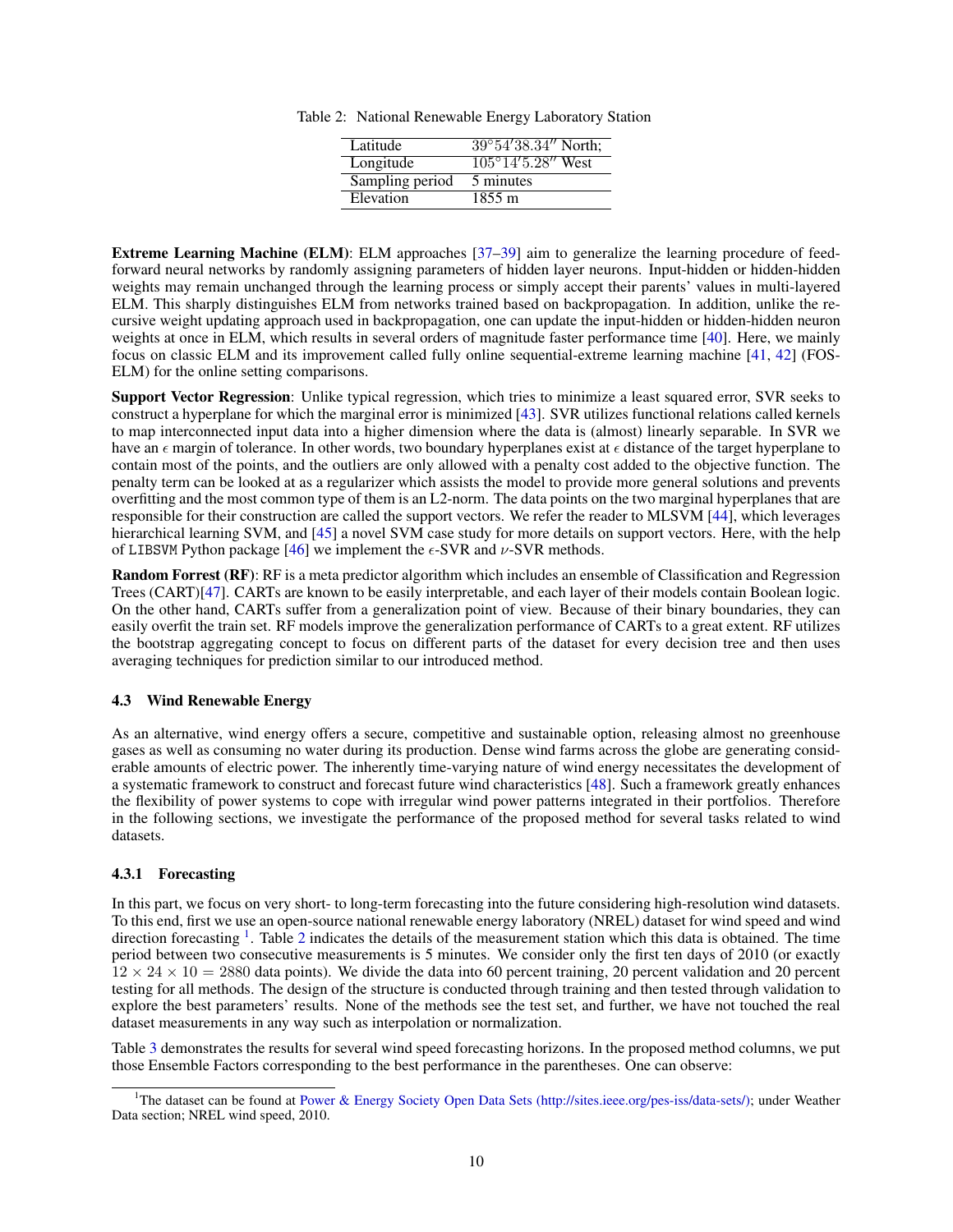| Table 3: MAAPE, NRMSE and MAE comparison for wind speed |
|---------------------------------------------------------|
|---------------------------------------------------------|

#### MAAPE

|            | <b>ELM</b> | <b>SVR</b> |                            | RF    | Proposed Method               |                        |
|------------|------------|------------|----------------------------|-------|-------------------------------|------------------------|
| Time Steps |            |            | $\epsilon$ -SVR $\nu$ -SVR |       | $\overline{A}$ -Sampling (EF) | <b>B-Sampling (EF)</b> |
|            | 0.153      | 0.151      | 0.151                      | 0.179 | 0.149(6)                      | 0.154(4)               |
| 6          | 0.335      | 0.325      | 0.326                      | 0.342 | 0.316(2)                      | 0.320(2)               |
| 12         | 0.415      | 0.401      | 0.402                      | 0.417 | 0.380(1)                      | 0.397(1)               |
| 24         | 0.478      | 0.447      | 0.447                      | 0.499 | 0.430(1)                      | 0.447(1)               |
| 36         | 0.503      | 0.465      | 0.466                      | 0.512 | 0.448(4)                      | 0.477(2)               |
| 48         | 0.500      | 0.461      | 0.459                      | 0.493 | 0.435(1)                      | 0.468(1)               |
| 72         | 0.519      | 0.459      | 0.459                      | 0.517 | 0.446(1)                      | 0.487(1)               |

#### **NRMSE**

|            | <b>ELM</b> | <b>SVR</b>                             | RF     | Proposed Method |                   |
|------------|------------|----------------------------------------|--------|-----------------|-------------------|
| Time Steps |            | $\overline{\epsilon\text{-SVR}}$ v-SVR |        | A-Sampling      | <b>B-Sampling</b> |
|            | 7.520      | 5.896<br>5.895                         | 6.925  | 5.966           | 5.910             |
| 6          | 15.867     | 14.442 14.4284                         | 16.328 | 14.392          | 14.203            |
| 12         | 20.146     | 17.761<br>17.7404                      | 19.780 | 18.678          | 17.942            |
| 24         | 23.894     | 19.596 19.715                          | 24.109 | 18.882          | 20.599            |
| 36         | 22.930     | 21.041 21.103                          | 25.988 | 20.641          | 21.731            |
| 48         | 22.809     | 19.620<br>19.660                       | 24.180 | 18.284          | 20.474            |
| 72         | 22.704     | 17.629<br>17.534                       | 23.160 | 17.123          | 18.787            |

MAE

|            | <b>ELM</b> | <b>SVR</b> |                            | RF    | Proposed Method |                   |
|------------|------------|------------|----------------------------|-------|-----------------|-------------------|
| Time Steps |            |            | $\epsilon$ -SVR $\nu$ -SVR |       | A-Sampling      | <b>B-Sampling</b> |
|            | 0.444      | 0.370      | 0.369                      | 0.449 | 0.372           | 0.373             |
| 6          | 0.989      | 0.944      | 0.945                      | 1.074 | 0.952           | 0.937             |
| 12         | 1.293      | 1.210      | 1.210                      | 1.331 | 1.235           | 1.217             |
| 24         | 1.539      | 1.370      | 1.380                      | 1.653 | 1.298           | 1.417             |
| 36         | 1.618      | 1.448      | 1.452                      | 1.727 | 1.398           | 1.497             |
| 48         | 1.550      | 1.357      | 1.351                      | 1.601 | 1.242           | 1.409             |
| 72         | 1.548      | 1.227      | 1.218                      | 1.544 | 1.151           | 1.305             |

- SVR and ensemble structure achieve more valid and precise errors compared to the other two methods.
- Additive resampling works marginally better than bagging one.
- The proposed method performs superior with the increasing of the forecasting horizon. In other words, some of the alternatives such as SVR reach smaller errors for one- or six-step-ahead estimations, but for medium- to long-term forecasting, we observe satisfactory improvement by sequence networks, particularly considering A-Sampling. We argue this can be due to the structure of the proposed method, which can discover hidden relations in deeper forecasting horizons.
- Huge jumps occur in the error values by going from forecasting one step into the future to six steps. But this is not the case for deeper horizons. We even observe that some methods reach better errors for 48 steps compared to 36 steps, or 72 steps compared to 48 steps.

Table 4 indicates the results for similar forecasting horizons for wind direction on the same subsample of the NREL dataset we used before. One can observe:

- RF, SVR, and ensemble structure share most of the best results among themselves. There is no clearly superior method.
- Bagging resampling performs slightly better than additive for short-term wind direction forecasting while for long-term ones, the reverse is true.
- For long-term forecasting, the ensemble structure mostly performs better than the alternatives. For instance, A-Sampling reaches 0.287 MAAPE while ELM, as the best alternative, reaches 0.402.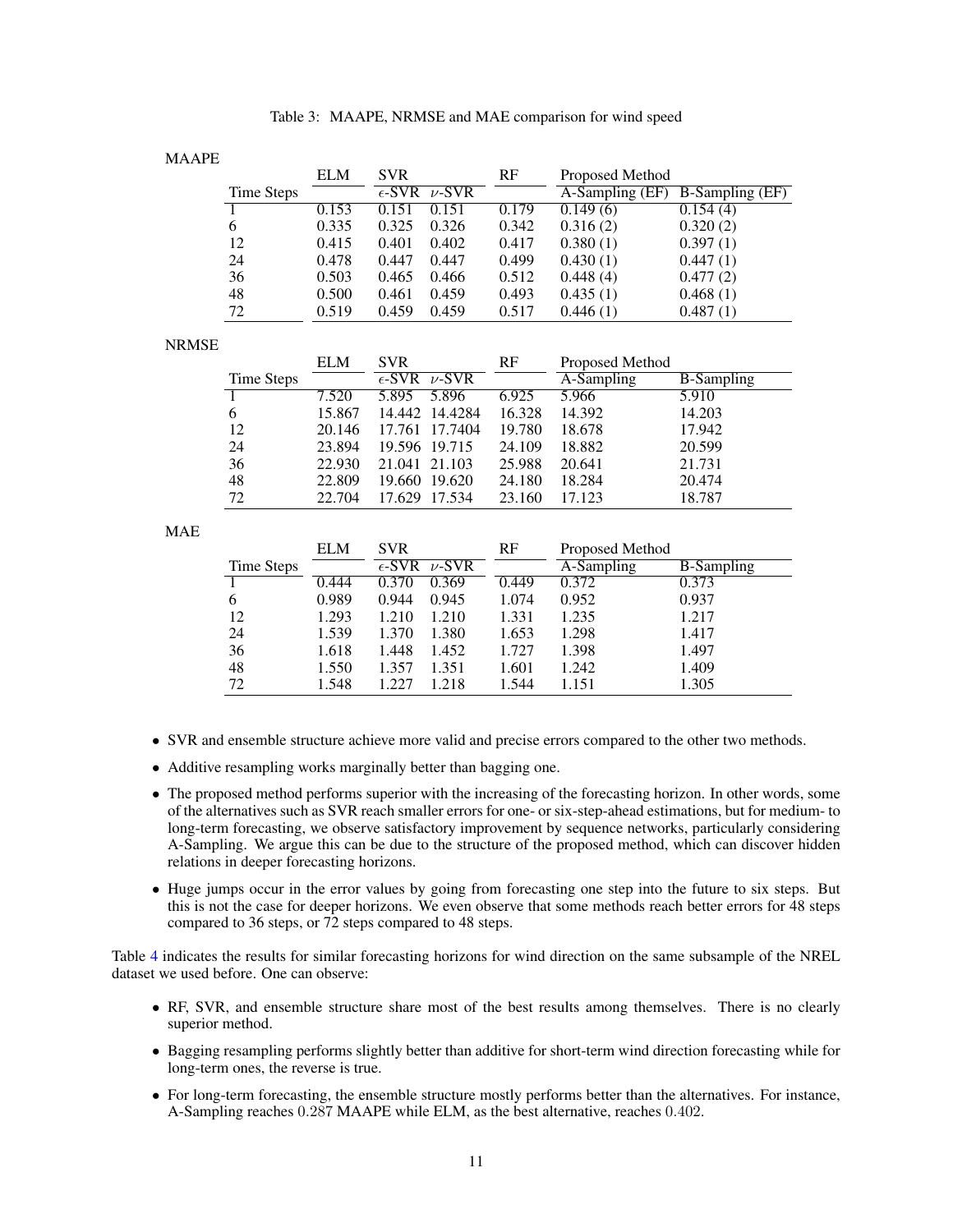| Table 4: MAAPE, NRMSE and MAE comparison for wind direction |  |
|-------------------------------------------------------------|--|
|-------------------------------------------------------------|--|

| МA<br>,,<br>. А г | D |
|-------------------|---|
|-------------------|---|

|              |                   | <b>ELM</b> | <b>SVR</b>      |               | RF     | Proposed Method |                        |
|--------------|-------------------|------------|-----------------|---------------|--------|-----------------|------------------------|
|              | Time Steps        |            | $\epsilon$ -SVR | $\nu$ -SVR    |        | A-Sampling (EF) | <b>B-Sampling (EF)</b> |
|              | 1                 | 0.331      | 0.071           | 0.087         | 0.096  | 0.125(1)        | 0.079(6)               |
|              | 6                 | 0.341      | 0.148           | 0.165         | 0.186  | 0.164(1)        | 0.159(6)               |
|              | 12                | 0.357      | 0.401           | 0.214         | 0.235  | 0.209(1)        | 0.208(2)               |
|              | 24                | 0.369      | 0.447           | 0.267         | 0.281  | 0.300(1)        | 0.291(2)               |
|              | 36                | 0.382      | 0.465           | 0.333         | 0.353  | 0.329(2)        | 0.336(2)               |
|              | 48                | 0.384      | 0.461           | 0.389         | 0.430  | 0.326(2)        | 0.339(6)               |
|              | 72                | 0.402      | 0.459           | 0.457         | 0.453  | 0.287(2)        | 0.326(1)               |
| <b>NRMSE</b> |                   |            |                 |               |        |                 |                        |
|              |                   | <b>ELM</b> | <b>SVR</b>      |               | RF     | Proposed Method |                        |
|              | <b>Time Steps</b> |            | $\epsilon$ -SVR | $\nu$ -SVR    |        | A-Sampling      | <b>B-Sampling</b>      |
|              | $\overline{1}$    | 20.407     | 7.252           | 7.928         | 8.752  | 11.653          | 7.772                  |
|              | 6                 | 21.669     | 14.554          | 15.797        | 15.194 | 14.884          | 14.430                 |
|              | 12                | 22.141     | 19.369          | 21.382        | 18.730 | 18.228          | 17.911                 |
|              | 24                | 23.603     | 22.009          | 23.958        | 23.902 | 21.486          | 20.963                 |
|              | 36                | 43.000     | 24.412          | 27.882        | 26.365 | 29.516          | 28.198                 |
|              | 48                | 23.073     | 27.570          | 31.508        | 25.503 | 28.820          | 29.223                 |
|              | 72                | 92.813     |                 | 28.714 28.061 | 25.904 | 30.861          | 28.464                 |
| MAE          |                   |            |                 |               |        |                 |                        |
|              |                   | <b>ELM</b> | <b>SVR</b>      |               | RF     | Proposed Method |                        |
|              | Time Steps        |            | $\epsilon$ -SVR | $\nu$ -SVR    |        | A-Sampling      | <b>B-Sampling</b>      |
|              | 1                 | 62.555     | 11.842          | 15.265        | 16.343 | 27.414          | 13.457                 |
|              | 6                 | 64.623     | 27.597          | 32.112        | 34.049 | 32.926          | 29.093                 |
|              | 12 <sub>2</sub>   | 68.037     | 39.502          | 47.211        | 46.758 | 41.046          | 40.378                 |

One of the fundamental features of wind energy is the actual output power of the wind absorbed by the turbines. To investigate the performance of the methods for forecasting this feature, we use the same open-source dataset of GECAD that we used to conduct the seasonality experiment but this time we consider the first ten days of 2011 (or exactly  $6 \times 24 \times 10 = 1440$  data points). Table 5 reports the power estimation results. One can observe:

12 68.037 39.502 47.211 46.758 41.046 40.378<br>24 71.275 50.738 55.979 65.802 55.057 54.217 24 71.275 50.738 55.979 65.802 55.057 54.217<br>36 78.023 62.537 71.256 73.336 78.593 79.029

72 90.937 85.218 80.023 75.403 70.961 76.431

48 72.834 74.934 86.684 72.169 76.020 80.233

36 78.023 62.537 71.256 73.336 78.593<br>48 72.834 74.934 86.684 72.169 76.020

- The proposed method, considering both resampling techniques, clearly has an advantage over the others. Like previous tables, the deeper the prediction horizon is, greater the margin becomes.
- Most of the reported errors for 48 and 72 steps into the future are pretty close to the ones with shallower horizons. This may be due to the fact that all three error measurements have the sense of normalization inside them, which makes them comparable in separate contents, but we argue that it can be due to the repetitive patterns of the wind energy as well.
- The bootstrap aggregation technique performs best in short to medium horizons, while additive techniques have the best performance for long-term predictions. This was the case in the wind direction estimation, as well, with less intensity.

Furthermore, by considering all three tables together:

- Wind power prediction is the most challenging one and requires more diligence. Some of the methods' errors eventually become pretty enormous for power forecasting. Wind direction prediction stands second.
- MAAPE can be seen as a true unitless method across the separate tables. In addition, its value changes with viscosity and this makes its overall interpretation easier.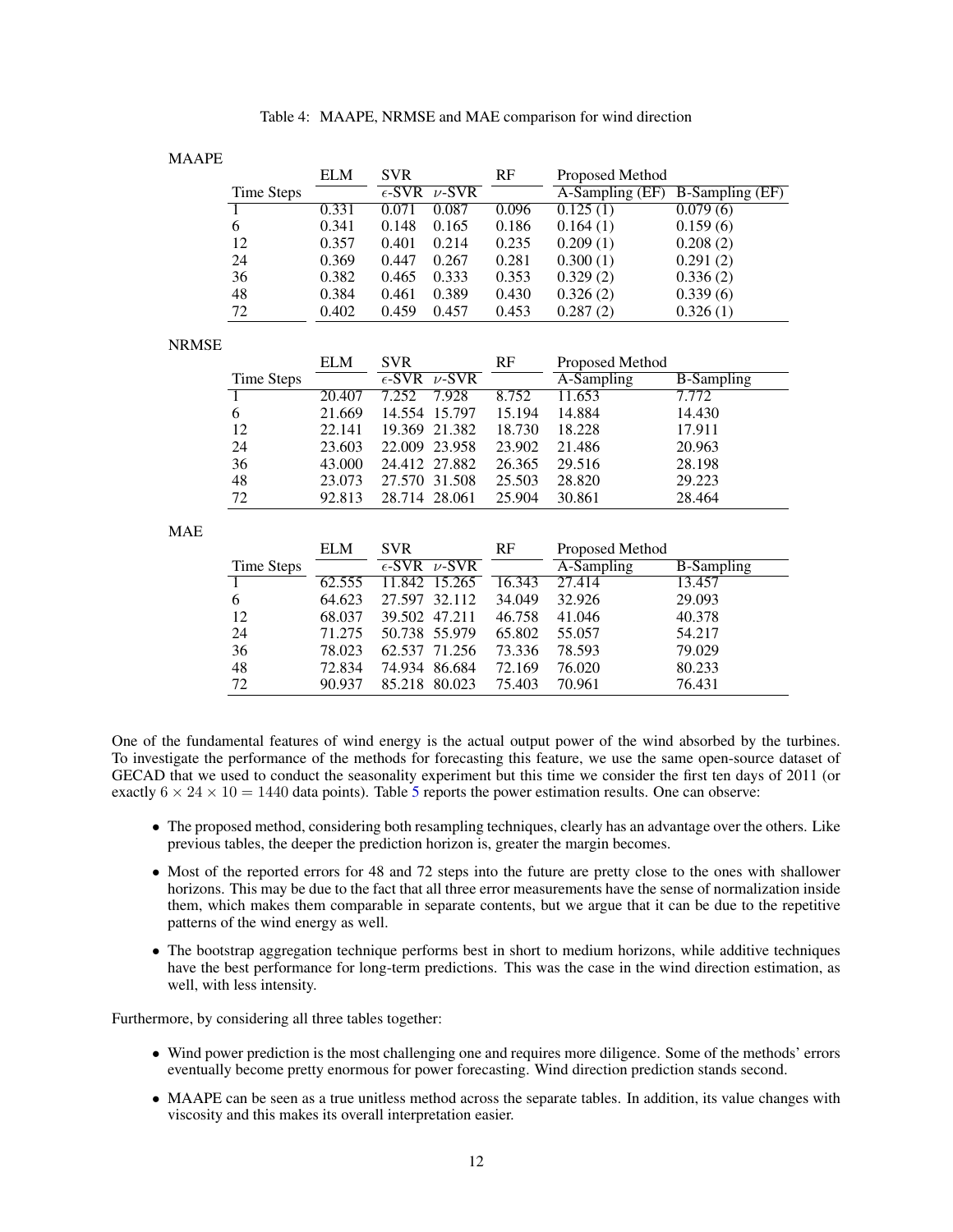|  |  |  | Table 5: MAAPE, NRMSE and MAE comparison for wind power on GECAD data |
|--|--|--|-----------------------------------------------------------------------|
|--|--|--|-----------------------------------------------------------------------|

|            | <b>ELM</b> | <b>SVR</b> |                            | <b>RF</b> | Proposed Method |                        |
|------------|------------|------------|----------------------------|-----------|-----------------|------------------------|
| Time Steps |            |            | $\epsilon$ -SVR $\nu$ -SVR |           | A-Sampling (EF) | <b>B-Sampling (EF)</b> |
|            | 0.580      | 0.324      | 0.344                      | 0.357     | 0.390(1)        | 0.396(2)               |
| 6          | 0.659      | 0.518      | 0.512                      | 0.568     | 0.461(2)        | 0.453(1)               |
| 12         | 0.638      | 0.585      | 0.583                      | 0.611     | 0.465(1)        | 0.459(1)               |
| 24         | 0.625      | 0.616      | 0.621                      | 0.613     | 0.428(2)        | 0.463(1)               |
| 36         | 0.677      | 0.644      | 0.626                      | 0.670     | 0.411(2)        | 0.459(2)               |
| 48         | 0.641      | 0.616      | 0.583                      | 0.631     | 0.397(2)        | 0.396(1)               |
| 72         | 0.649      | 0.668      | 0.667                      | 0.617     | 0.402(2)        | 0.400(2)               |

#### NRMSE

|            | <b>ELM</b> | <b>SVR</b>                 | RF     | Proposed Method |                   |
|------------|------------|----------------------------|--------|-----------------|-------------------|
| Time Steps |            | $\epsilon$ -SVR $\nu$ -SVR |        | A-Sampling      | <b>B-Sampling</b> |
|            | 23.619     | 11.043<br>10.866           | 12.197 | 19.820          | 21.730            |
| 6          | 28.484     | 19.287<br>19.509           | 23.237 | 24.231          | 23.470            |
| 12         | 29.429     | 23.788 23.420              | 26.708 | 24.915          | 24.905            |
| 24         | 29.163     | 26.632 26.529              | 28.258 | 25.350          | 25.699            |
| 36         | 185.49     | 27.019 26.012              | 32.086 | 24.871          | 24.955            |
| 48         | 33.912     | 24.697<br>23.542           | 27.280 | 23.206          | 23.157            |
| 72         | 31.984     | 26.698<br>26.971           | 27.525 | 23.443          | 23.434            |

MAE

|            | <b>ELM</b> | <b>SVR</b>                 | RF     | Proposed Method |                   |
|------------|------------|----------------------------|--------|-----------------|-------------------|
| Time Steps |            | $\epsilon$ -SVR $\nu$ -SVR |        | A-Sampling      | <b>B-Sampling</b> |
|            | 74.781     | 32.873 33.821              | 36.987 | 54.072          | 58.323            |
| 6          | 97.460     | 64.508 63.654              | 76.970 | 69.800          | 67.899            |
| 12         | 98.999     | 81.504 803.29              | 90.102 | 72.363          | 71.928            |
| 24         | 96.353     | 92.036 92.307              | 94.770 | 73.867          | 74.637            |
| 36         | 167.68     | 93.295 89.458              | 107.01 | 70.198          | 70.379            |
| 48         | 97.394     | 83.126 77.641              | 90.284 | 64.730          | 64.619            |
| 72         | 99.125     | 92.365 91.649              | 88.576 | 64.921          | 64.900            |

- The Extreme Learning machine performs worse compared to the other methods. Random forest is less consistent and experiences more fluctuations. It reaches the best performance in cases such as those of the NRMSE errors for wind direction, but performs the worst for wind speed regarding the same error measurement.
- SVR performs solid for short-term predictions but its performance fades away when considering deeper horizons.
- We suggest bagging resampling for short horizons and additive sampling for longer terms.

Finally, we investigate the importance of the wind speed for forecasting the wind output power. In other words, we aim to explore the important question of how much the output power of wind renewable energy is based on historical data on the wind speed at that location. Hence, we only use wind power as the labels and not the input to the model. We still use the same dataset as the one for power prediction. Table 6 indicates the comparisons. We can observe:

- The errors of forecasting the wind output power based on wind speed are very close to the ones based on power historical data. This confirms the strong correlation between the two. The errors are even smaller for short horizons. Therefore, we suggest using wind speed to estimate accurate wind power along with historical power data.
- ELM provides satisfactory performance for short-term cases, but it fails to maintain its superiority.
- RF and our proposed methods accomplish the best performance specifically when the horizon increases.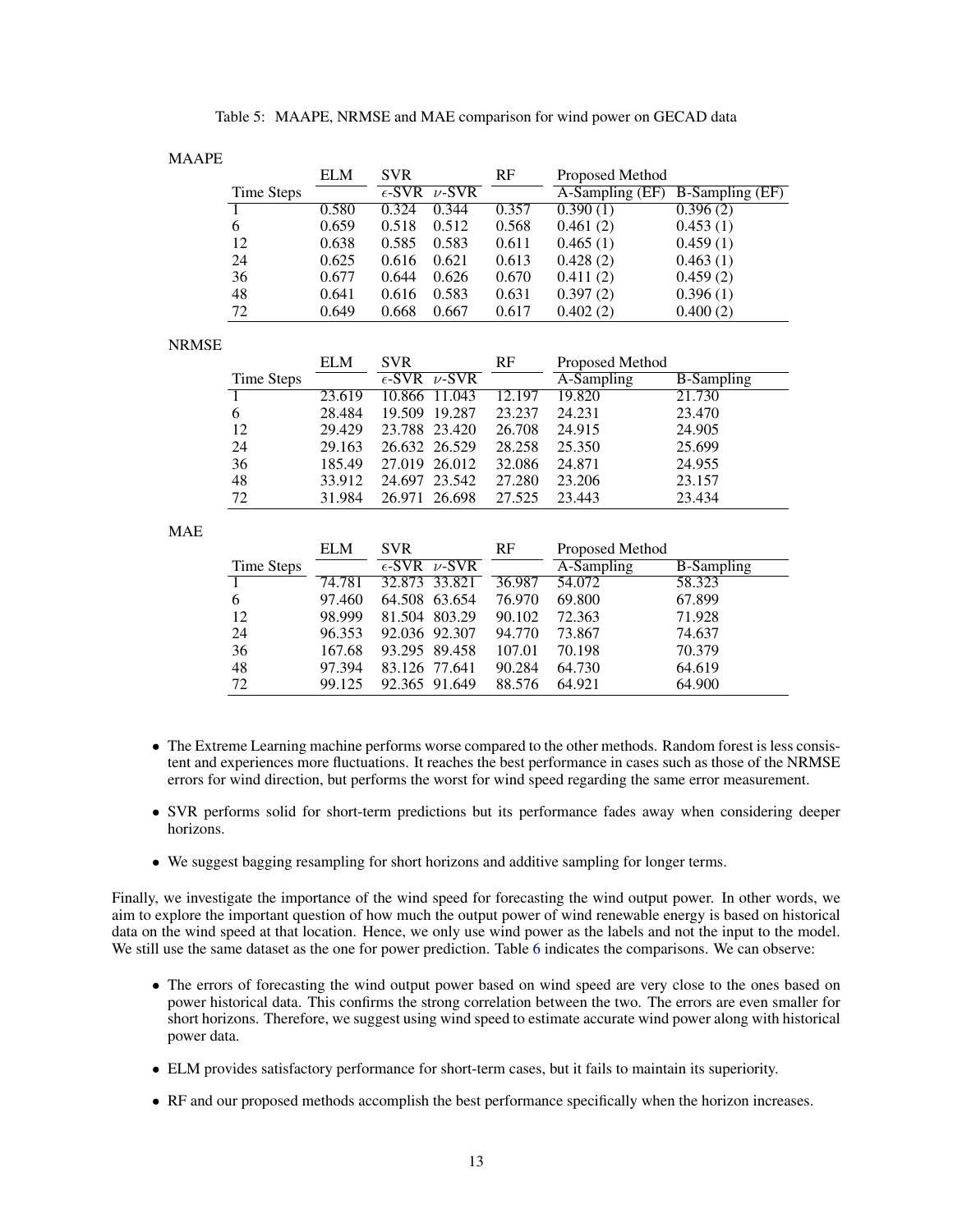| <b>MAAPE</b> |                   |            |                                  |               |        |                 |                        |
|--------------|-------------------|------------|----------------------------------|---------------|--------|-----------------|------------------------|
|              |                   | <b>ELM</b> | <b>SVR</b>                       |               | RF     | Proposed Method |                        |
|              | Time Steps        |            | $\overline{\epsilon\text{-SVR}}$ | $\nu$ -SVR    |        | A-Sampling (EF) | <b>B-Sampling (EF)</b> |
|              | 1                 | 0.276      | 0.332                            | 0.325         | 0.369  | 0.384(1)        | 0.387(1)               |
|              | 6                 | 0.569      | 0.511                            | 0.516         | 0.553  | 0.488(1)        | 0.471(1)               |
|              | 12                | 0.570      | 0.569                            | 0.577         | 0.604  | 0.468(1)        | 0.468(4)               |
|              | 24                | 0.624      | 0.617                            | 0.617         | 0.603  | 0.443(2)        | 0.463(6)               |
|              | 36                | 0.634      | 0.631                            | 0.628         | 0.658  | 0.402(2)        | 0.459(2)               |
|              | 48                | 0.589      | 0.592                            | 0.585         | 0.610  | 0.381(2)        | 0.454(1)               |
|              | 72                | 0.635      | 0.674                            | 0.659         | 0.630  | 0.398(2)        | 0.458(2)               |
| <b>NRMSE</b> |                   |            |                                  |               |        |                 |                        |
|              |                   | <b>ELM</b> | <b>SVR</b>                       |               | RF     | Proposed Method |                        |
|              | Time Steps        |            | $\overline{\epsilon\text{-SVR}}$ | $\nu$ -SVR    |        | A-Sampling      | <b>B-Sampling</b>      |
|              | 1                 | 8.730      | 10.778                           | 10.761        | 12.248 | 16.285          | 20.219                 |
|              | 6                 | 21.639     | 19.341                           | 19.429        | 22.293 | 25.231          | 22.870                 |
|              | 12                | 23.838     | 22.797                           | 23.185        | 25.166 | 25.140          | 25.116                 |
|              | 24                | 27.409     | 26.547                           | 26.312        | 28.092 | 26.474          | 25.708                 |
|              | 36                | 28.656     | 26.393                           | 26.237        | 30.687 | 25.621          | 24.885                 |
|              | 48                | 24.959     | 23.716                           | 23.472        | 26.683 | 23.916          | 23.156                 |
|              | 72                | 26.263     |                                  | 27.262 26.331 | 26.865 | 25.743          | 23.449                 |
| <b>MAE</b>   |                   |            |                                  |               |        |                 |                        |
|              |                   | <b>ELM</b> | <b>SVR</b>                       |               | RF     | Proposed Method |                        |
|              | <b>Time Steps</b> |            | $\overline{\epsilon\text{-SVR}}$ | $\nu$ -SVR    |        | A-Sampling      | <b>B-Sampling</b>      |
|              | 1                 | 26.959     | 32.803                           | 32.500        | 38.394 | 46.896          | 54.200                 |
|              | 6                 | 74.355     | 63.622                           | 64.163        | 73.477 | 73.863          | 67.364                 |
|              | 12                | 79.267     | 77.863                           | 79.386        | 86.233 | 73.045          | 72.989                 |
|              | 24                | 93.151     | 91.947                           | 91.365        | 93.178 | 77.506          | 74.657                 |
|              | 36                | 94.274     | 90.645                           | 90.001        | 102.60 | 71.839          | 70.230                 |
|              | 48                | 81.849     | 78.804                           | 77.739        | 86.790 | 65.302          | 64.615                 |
|              | 72                | 88.215     |                                  | 93.654 90.036 | 88.677 | 69.010          | 64.935                 |

Table 6: MAAPE, NRMSE and MAE comparison for wind power based on wind speed on GECAD data

#### 4.3.2 Feature Selection

In this section we aim to tackle the concept of feature selection. We develop a framework to select the important inputs affecting wind power and throw away unsatisfying ones. We bring SDFO-TR one more time into the design of the framework, and not only for tuning. For each feature, we introduce a variable and we let SDFO-TR decide whether to use the feature's data. This injects all the complexity into the DFO optimization. Therefore, the DFO performance can be affected when it encounters a large number of features. However, the process benefits from clear interpretation. In other words, SDFO-TR ideally identifies the exact list of dominant features. It is worth mentioning that the whole feature selection process is automated. In the algorithm 1, we increase the number of variables as

 $x = (x^1, ..., x^{(P+Q)})$ , where Q is the total number of features and  $x^i \in [0, 1]$ ,  $\forall i = P+1, ..., P+Q$ , with  $\frac{1}{2}$  being considered as the threshold for whether to choose the feature. Figure 3 illustrates the proposed method in a general

view. The SDFO-TR algorithm chooses the features and parameters for the ensemble structure up to the budget  $\mathcal{L}$ . We want to investigate the effect of different environmental characteristics on wind speed and therefore indirectly on wind power. This is not a prediction since we do not use wind speed historical data as an input to the process, but only

as the labels to evaluate the errors. That is, we are certain about the fact that historical data on wind speed can greatly enhance its prediction, and Table 3 is in fact dedicated to this. However, to correctly investigate other major factors, we cast aside wind speed from the inputs and only use it as the output label for accuracy evaluations.

To this end, we focus on another open-source GECAD dataset <sup>1</sup>, which is rich in the number of presented features. The features are [Temperature (C), Dew-point (C), Pressure (Pa), Wind Direction, Wind Direction Degrees (°), Wind Speed

<sup>&</sup>lt;sup>1</sup> From the site: Power & Energy Society Open Data Sets (http://sites.ieee.org/pes-iss/data-sets/); under the Weather Data section; gecad-weather; Porto, Portugal, 2016.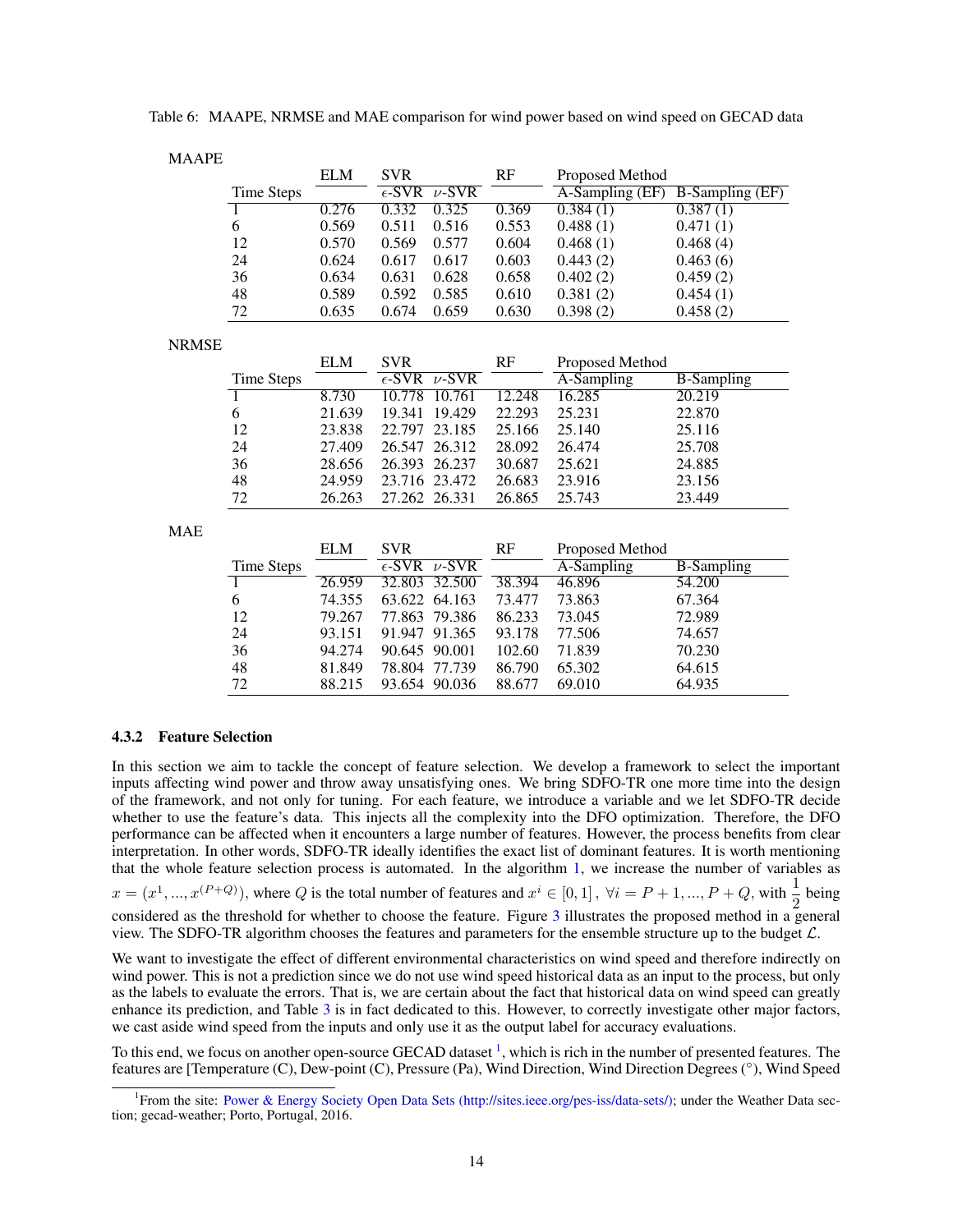#### Table 7: Feature selection for wind speed on GECAD data

| Method                              | ЕF | <b>MAAPE</b> | <b>NRMSE</b> | <b>MAE</b> | <b>Selected Features</b> |
|-------------------------------------|----|--------------|--------------|------------|--------------------------|
| Additive (all feature)              |    | 0.834        | 11.025       | 2.569      | [1,1,1,1,1,1,1,1,1,1]    |
| Bagging (all feature)               |    | 0.943        | 11.028       | 3.615      | [1,1,1,1,1,1,1,1,1]      |
| <b>Additive (feature Selection)</b> |    | 0.826        | 11.013       | 2.490      | [1,1,0,1,1,0,1,1,1]      |
| Bagging (feature Selection)         |    | 0.924        | 9.751        | 3.199      | [1,1,0,1,1,0,0,0,1]      |
| Spearmint (Obj. function: MAAPE)    |    | 0.690        | 12.225       | 3.152      | [1,1,0,1,1,0,0,0,1]      |
| Spearmint (Obj. function: NRMSE)    |    | 0.805        | 17.337       | 4.778      | [1,0,1,1,1,1,0,1,1]      |
| Spearmint (Obj. function: MAE)      |    | 0.846        | 11.104       | 2.441      | [0,1,0,1,1,1,0,0,0]      |

(KMH), Wind Gust (KMH), Humidity, Hourly Precipitation (MM), daily rain (MM), Solar Radiation (Watt/ $m^2$ )]. We always choose Wind Direction Degrees column so that we have at least one feature. We further omit the column Wind Direction because it is a duplicate of Wind Direction Degrees column but expressed qualitatively. We focus on the first ten days of the dataset due to computational limitations and the further train/test division routines are as same as previous experiments. All the models have access to up-to-date measurements at each time step except wind speed which is under study. To the best of the authors' knowledge, this comparison to find the most effective elements on wind speed has not been studied.

Table 7 represents the effect of using SDFO-TR for feature selection as well as a comparison with Spearmint Bayesian optimization hyperparameter tuning method. We compare the presented method with and without feature selection for both of the resampling techniques. The Spearmint is designed to tune parameters of one sequence-to-sequence network. We tune all the parameters considered in the proposed method with Spearmint except the EF. We internationally focus on one sequence-to-sequence network to see the impact of EF on the performance of the proposed structure. In other words, the results showing in Table 7, indicate the differences between DFO and Spearmint hyperparameter methods combined with the effect of using ensemble of sequence-to-sequence networks versus single network.

Throughout the paper, we report three different error metrics. One can consider any of these metrics as the loss function of DFO or Spearmint. So far in all the studies, we considered MAAPE as the main objective function of DFO and then we obtain the predictions. After we obtained the predictions and the optimization process is done, we calculate the other two errors based on the predictions for report purposes. The three errors are mostly in a harmony having DFO as the tuning method. However, We realize it is not the case for Spearmint method. In other words, we may optimize the process considering MAAPE and reach a satisfying MAAPE error but at the same time we obtain relatively large value for NRMSE or MAE. Having said this, we conduct three experiments with Spearmint for each of the three error metrics as its objective function.

From the information of Table 7 one can argue:

- Methods with the selected group of features have superior performance compared to those using all the information.
- For ensemble structure, additive resampling in general is more robust compare to bagging.
- Spearmint performance is promising when we consider MAE and MAAPE as its objective function but its performance is inferior compare to other methods when we use NRMSE as its objective function. Moreover, when we optimize Spearmint with MAAPE, it reaches the best accuracy between all the methods but simultaneously it reports not a satisfying NRMSE. We conclude that Spearmint exploits the tuning process with one objective function to such an extent that it can generally result in inferior values for other objectives.
- The most robust performance of Spearmint is when we optimize MAE as its objective. In this case, the results are in a close tie with the proposed structure with Additive resampling.
- Temperature, Dew-point, wind gust and solar radiation are mostly chosen by different methods which shows their important correlations with wind speed. It is natural to guess that wind gust contains information about wind speed. Please note that we always select wind wind direction degrees column.
- Pressure is mainly not chosen in the selected group by majority of the methods. Therefore, we suggest there is less correlation between wind speed and pressure.

#### 4.3.3 Online Forecasting

So far, all of the studies we have discussed are conducted in an offline setting which means we train the model on a train dataset and then test its performance on the test set. On the other hand, in online settings the model simultaneously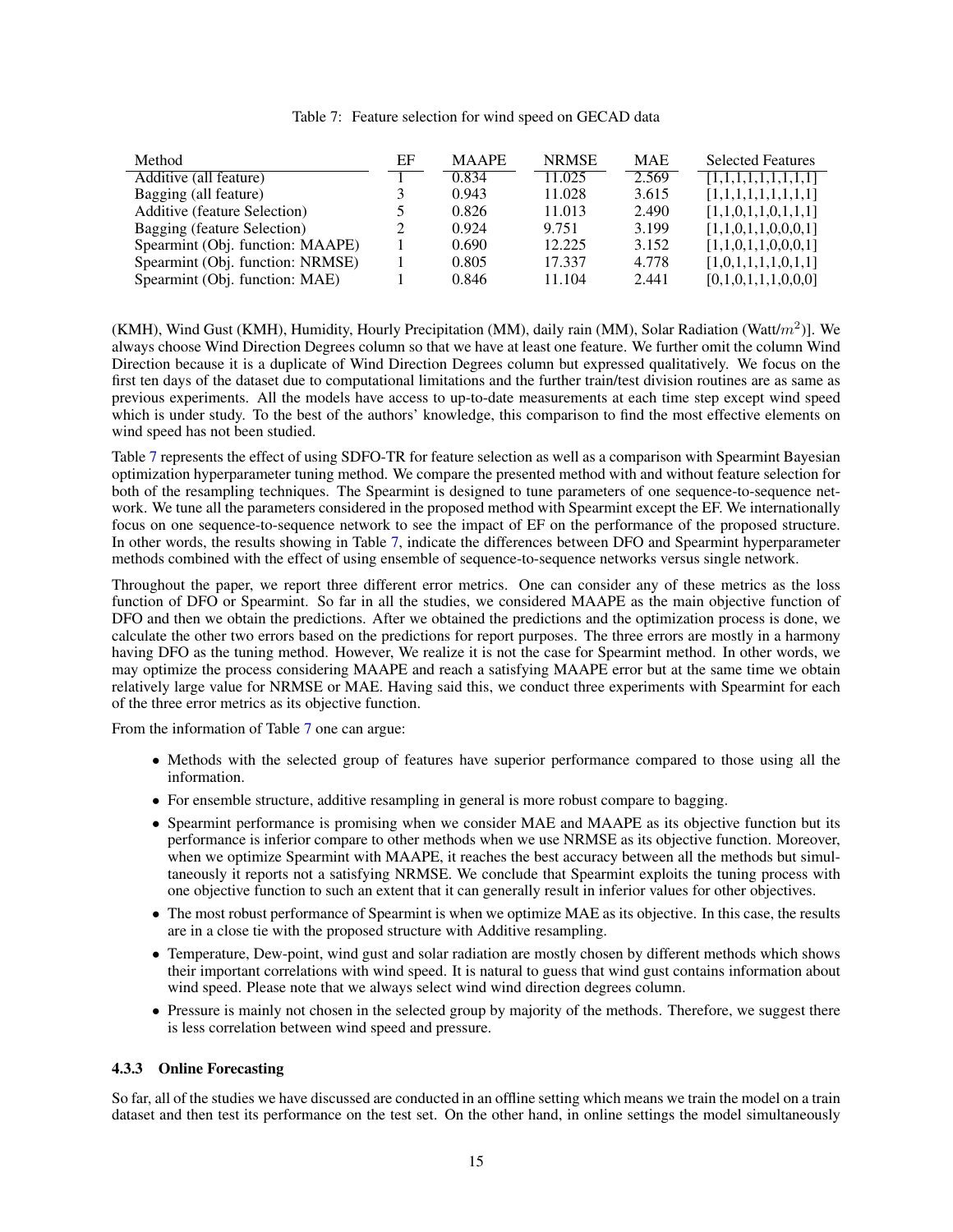#### Table 8: Online Forecasting for wind power

| Method          | <b>MAAPE</b> | <b>NRMSE</b> | <b>MAE</b> |
|-----------------|--------------|--------------|------------|
| <b>FOSELM</b>   | 0.614        | 25.272       | 82.644     |
| <b>SARIMA</b>   | 0.424        | 17.272       | 50.649     |
| Proposed Method | 0.280        | 10.878       | 31.597     |

learns through the dataset with information being revealed one step at a time. Here, we briefly address the online forecasting setting. Any online method estimates (mostly) one step ahead into the future, and then the realization of that forecast happens subsequently and the model has access to it. Afterwards, the model estimates the next point and the online process goes on. To this end, the division of the data into train, validation and test does not make sense. Instead, the model updates its learning during the process at each time step. In other words, the model learns from some initial data and then learns from and is evaluated by the rest of the data simultaneously. Having said this important difference, we still call the second part of the dataset as the test set, but note that the model learns through the test set as well.

In this setting, one can modify the two resampling techniques mentioned above, but we simplify our model to have only one sequence-to-sequence network. Therefore, there is no resampling used in this section. Once again we utilize the GECAD dataset exactly as we used it for the prediction of wind power output in Table 5. This time, the entire test set, or equivalently the last 20 percent of the whole dataset, is considered as the online setting test set. We do this so that we can compare the errors in regular forecasting with online case.

Table 8 reports the comparisons between the proposed method and the SARIMA and FOSELM methods that were discussed in Section 4.2. It is worth mentioning that for every single point in the online test set, we fit a whole new SARIMA model and estimate one step ahead into the future, and at the end, we evaluate the errors. We use a buffer of 100 points for each of these SARIMA models, and disregard the rest of the dataset because more than this buffer size only complicates the SARIMA structure and does not help with the performance. We found that FOSELM method very sensitive to the tuning of its parameters. Therefore, the reported results for this method are the best ones out of 10 independent runs. We can observe:

- The proposed Method outperforms the other two by a significant margin.
- The proposed Method results are better compared to the similar case in regular forecasting in Table 5. The reason is that in the online settings, we allow the model to learn during the testing period.

Figure 4 demonstrates actual test set along with the online forecasting results of the three methods. We mention one more time that after each prediction, the models observe the ground truth values of that time step and they use it in the next prediction. We can see that SARIMA and our method have a clear advantage over FOSELM. In addition, both SARIMA and FOSELM estimate some negative values for the output power which indicate the considerable gap between the actual non-negative output power and the predictions from these two methods.

#### 4.4 Solar Renewable Energy Forecasting

Converted into electrical and thermal energy, solar renewable energy is one of the most promising alternatives for fossil fuels, originating from radiant light and heat from the Sun. In terms of global capacity, solar Photovoltaics (PV) is among the first three renewable sources besides Hydroelectricity and wind powers [49]. Here, we focus on prediction of global horizontal irradiance (GHI) which is the total amount of terrestrial radiation falling on a surface horizontal to the surface of the ground. GHI is of a certain importance for photovoltaic conversion processes because it is used for PV output power calculation and it accounts for both of the direct normal irradiance (DNI) and diffuse horizontal irradiance (DHI) [50]. To this end, we use an open source solar data provided by national solar radiation database (NSRDB) [51] for central park New York located at  $(40.77, -73.98)$  coordination for year  $2017<sup>-1</sup>$ . The dataset contains measurements thirty minutes apart each. The raw dataset roughly contains 50 percent zero GHI which accounts for the hours where the exact location does not receive any radiant light from the Sun. We first conduct some forecastings on the raw dataset without omitting any zeros. Then, we eliminated all the zeros and conduct the same experiment. Comparisons confirm that eliminating the zeros significantly improves the accuracy of the prediction. We consider the first 4320 data points (three first months of 2017). Considering MAAPE as the error metric, Table 9 indicates the comparison between the case where we considered all the measurements fore forecasting versus the case where we eliminated the zeros. The datasets for the two experiences are not exactly the same but MAAPE as

<sup>&</sup>lt;sup>1</sup>NSRDB data viewer can be found at this site.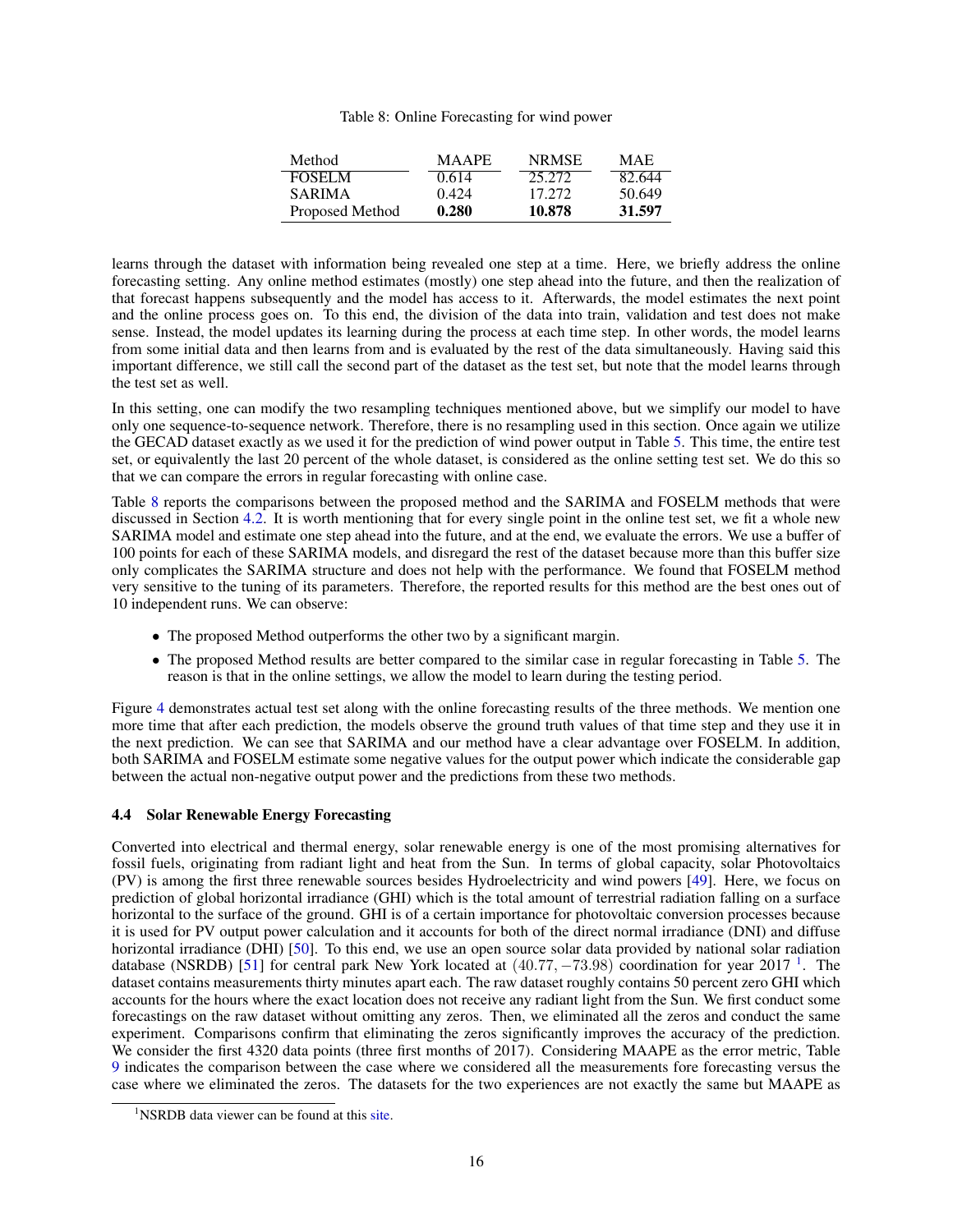

Figure 4: Wind power online forecasting. Inset boxes illustrate zoomed-in portions

|            |                    | <b>Additive Resampling</b><br><b>MAAPE</b> Error | <b>Bootstrap Resampling</b><br><b>MAAPE</b> Error |                        |  |
|------------|--------------------|--------------------------------------------------|---------------------------------------------------|------------------------|--|
| Time Steps | <b>Raw Dataset</b> | <b>Reduced Dataset</b>                           | <b>Raw Dataset</b>                                | <b>Reduced Dataset</b> |  |
|            | 1.020              | 0.425                                            | 1.112                                             | 0.500                  |  |
| 6          | 1.025              | 0.605                                            | 1.167                                             | 0.624                  |  |
| 12         | 1.114              | 0.627                                            | 1.192                                             | 0.621                  |  |
| 24         | 1.174              | 0.615                                            | 1.206                                             | 0.624                  |  |
| 36         | 1.158              | 0.620                                            | 1.194                                             | 0.626                  |  |
| 48         | 1.121              | 0.594                                            | 1.190                                             | 0.624                  |  |
| 72         | 1.209              | 0.623                                            | 1.216                                             | 0.623                  |  |

Table 9: MAAPE error comparison between GHI Raw and reduced datasets.

previously mentioned in Section 4.3.1 is the most robust error metric among the metrics we studied and it is reliable for relative comparisons. As one can see in Table 9, the MAAPE errors reported for the reduced dataset are noticeably less than the raw dataset. Therefore, for the comprehensive comparisons with alternative methods in the following table, we focus on the reduced dataset.

We explore GHI estimation and compare the results of the proposed method with SVR and RF. Table 10 reports the findings. As shown previously, the proposed method considering both resampling techniques is more robust against increasing the forecasting horizon. SVR and RF methods have advantages over the method for the very short forecasting steps, but for longer forecasting horizons, the method performs relatively better. Moreover, the reported MAAPE error for GHI even on reduced dataset is higher than reported MAAPE error of wind direction and speed and is relatively close to errors mentioned for forecasting wind power. That is, the stochasticity of the GHI is considerably high.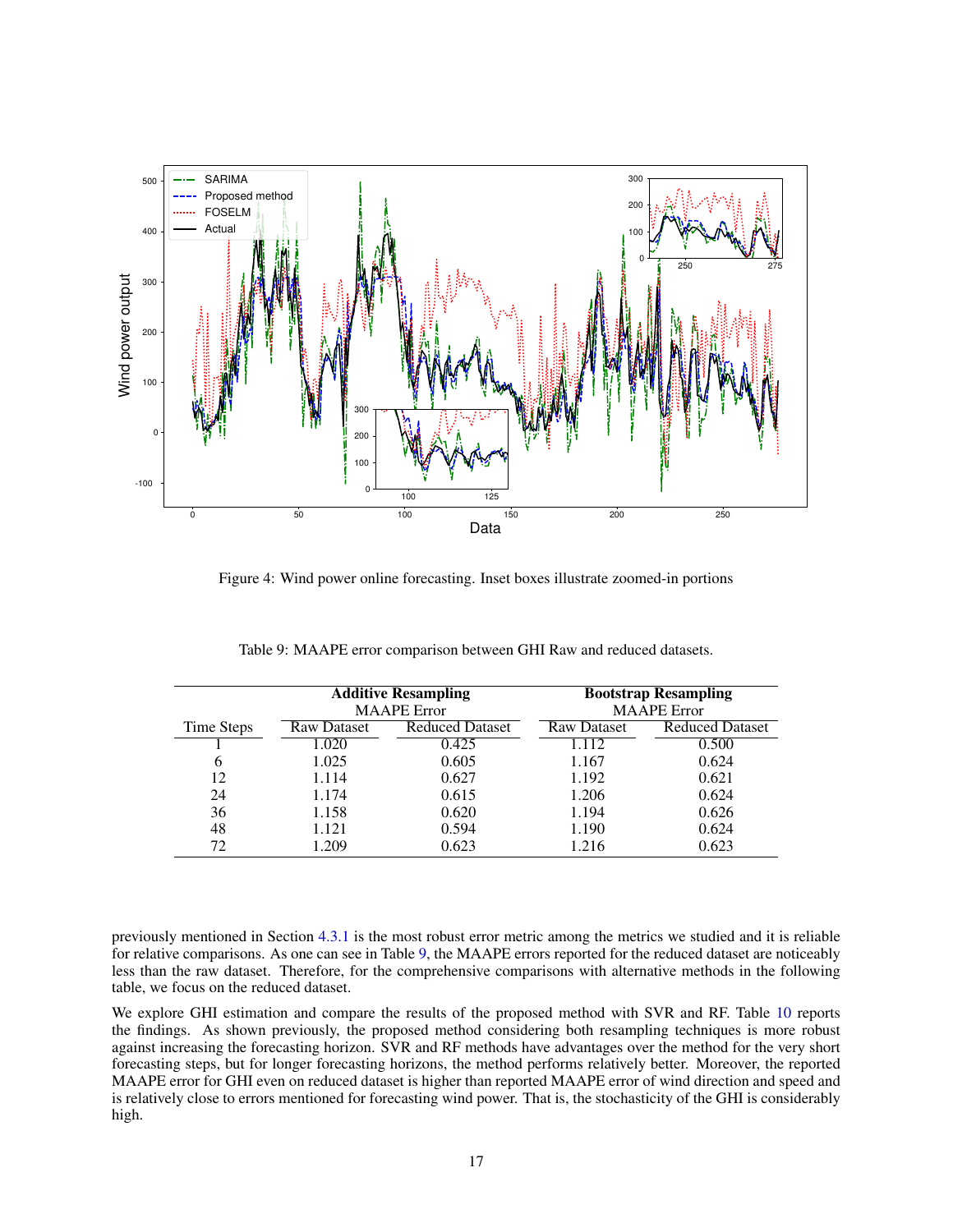| <b>MAAPE</b> |                                     |                 |            |         |                 |                        |
|--------------|-------------------------------------|-----------------|------------|---------|-----------------|------------------------|
|              |                                     | <b>SVR</b>      |            | RF      | Proposed Method |                        |
|              | <b>Time Steps</b>                   | $\epsilon$ -SVR | $\nu$ -SVR |         | A-Sampling (EF) | <b>B-Sampling (EF)</b> |
|              | $\overline{1}$                      | 0.358           | 0.359      | 0.345   | 0.425(1)        | 0.500(4)               |
|              | 6                                   | 0.634           | 0.640      | 0.603   | 0.605(1)        | 0.624(1)               |
|              | 12                                  | 0.676           | 0.724      | 0.687   | 0.627(1)        | 0.621(1)               |
|              | 24                                  | 0.697           | 0.718      | 0.692   | 0.615(3)        | 0.624(1)               |
|              | 36                                  | 0.739           | 0.743      | 0.728   | 0.620(3)        | 0.626(4)               |
|              | 48                                  | 0.717           | 0.730      | 0.717   | 0.594(6)        | 0.624(4)               |
|              | 72                                  | 0.726           | 0.768      | 0.736   | 0.623(1)        | 0.623(2)               |
|              |                                     |                 |            |         |                 |                        |
| <b>NRMSE</b> |                                     |                 |            |         |                 |                        |
|              |                                     | <b>SVR</b>      |            | RF      | Proposed Method |                        |
|              | Time Steps                          | $\epsilon$ -SVR | $\nu$ -SVR |         | A-Sampling      | <b>B-Sampling</b>      |
|              | $\overline{1}$                      | 10.855          | 10.624     | 11.731  | 24.226          | 35.504                 |
|              | 6                                   | 27.105          | 26.500     | 23.963  | 34.576          | 39.674                 |
|              | 12                                  | 30.675          | 37.012     | 28.449  | 39.795          | 39.145                 |
|              | 24                                  | 35.442          | 38.247     | 31.311  | 40.790          | 40.122                 |
|              | 36                                  | 37.697          | 37.738     | 34.518  | 40.976          | 40.312                 |
|              | 48                                  | 37.245          | 36.398     | 35.113  | 38.064          | 39.961                 |
|              | 72                                  | 34.407          | 36.813     | 37.015  | 39.221          | 39.157                 |
| <b>MAE</b>   |                                     |                 |            |         |                 |                        |
|              |                                     |                 |            |         |                 |                        |
|              |                                     | <b>SVR</b>      |            | RF      | Proposed Method |                        |
|              | <b>Time Steps</b><br>$\overline{1}$ | $\epsilon$ -SVR | $\nu$ -SVR |         | A-Sampling      | <b>B</b> -Sampling     |
|              |                                     | 66.248          | 63.7105    | 74.513  | 145.236         | 213.343                |
|              | 6                                   | 191.277         | 188.178    | 169.543 | 222.690         | 249.781                |

12 215.607 255.722 207.938 251.782 247.761 24 242.326 261.320 224.981 259.683 253.450 36 269.622 270.761 247.277 256.896 253.009 48 254.923 255.712 246.723 229.296 249.469 72 240.599 263.872 255.920 240.421 240.045

#### 4.5 Feature Selection in Wave Renewable Energy

As long as wind blows with sufficient stability to provide continuous ocean waves, marine power contains promising potential as alternative energy [52]. The marine infrastructure for harnessing such a power, however, is less developed compare to wind and solar sources at the time [53]. One of the main reasons is that there are few studies investigating major contributors to ocean wave output power. Therefore, in this section we aim to find the most important marine features affecting the wave output power. We use the case study established by [3] in the east coast of the U.S.<sup>1</sup> The case study explores the effect of different ocean features, recorded by several sensors of different distances, on the significant wave height and ocean power of specified location. They use an Elastic net (EN) regularizer for feature selection. Similar to the study, we consider 53 features of 5 different nearby buoys. For more details on the buoys and their selected features, please see the Appendix B. As far as the authors' knowledge extend, this study is the first study to utilize DFO as a designer in the concept of ocean wave energy.

To demonstrate a fair comparison of DFO method with other tuning/feature selection methods, we consider the exact ensemble structure of the networks as well as the exact marine features for a case where Spearmint is responsible for all the designing and tuning tasks. First, we consider 53 binary variables indicate whether we use any combination of the features. Second, we reserve an integer variable for EF and finally, we take into consideration the structural features of the sequence-to-sequence network such as number of stacked LSTM layers, learning rate and etc. The total number of features ends up to be 62 for both DFO and Spearmint. The data size is 3422 points. Therefore, the feature selection is conducted on a dataset of  $3422 \times 62$ . We refer the reader to Appendix B, to see the selected group of marine features for both DFO and Spearmint techniques. Table 11 indicates the results of the comparison. First

 ${}^{1}$ The data is obtained from national oceanic and atmospheric administration (NOAA) and is available at this GitHub repository.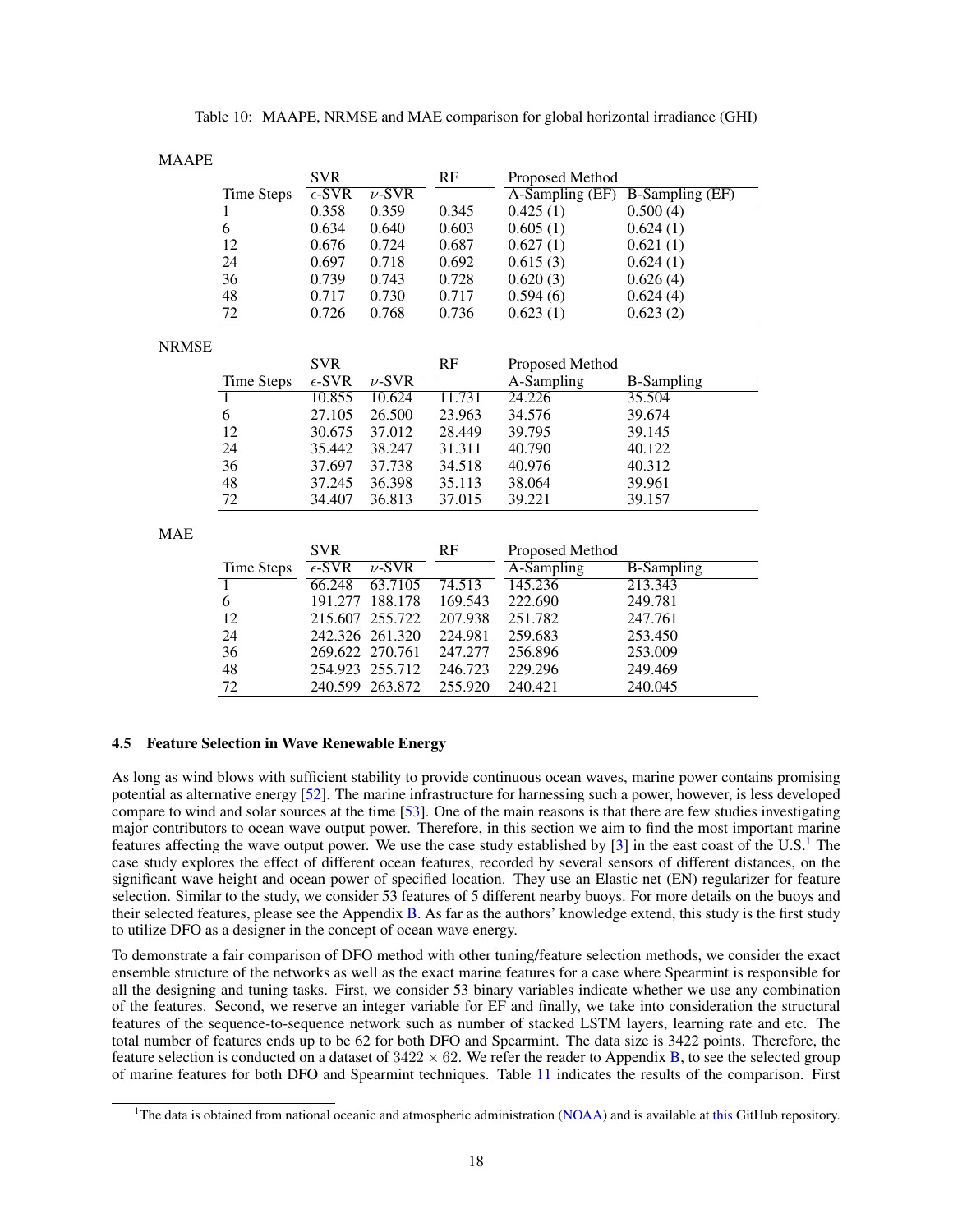#### Table 11: Ocean wave power output.

|                    | <b>Wave Power Output</b> |             |              |  |  |  |  |  |
|--------------------|--------------------------|-------------|--------------|--|--|--|--|--|
| <b>Technique</b>   | <b>MAAPE</b>             | <b>RMSE</b> | <b>HUBER</b> |  |  |  |  |  |
| RF                 | 0.56                     | 3.43        | 5.62         |  |  |  |  |  |
| <b>Elastic Net</b> | 0.45                     | 4.53        | 2.21         |  |  |  |  |  |
| Spearmint          | 0.40                     | 2.88        | 1.08         |  |  |  |  |  |
|                    | 0.35                     | 3.15        | 1 23         |  |  |  |  |  |

two rows are reported from [3]. Furthermore, to be consistent with the mentioned study we used RMSE and HUBER losses besides MAAPE. In addition, we limit the experiments to additive resampling for DFO and Spearmint.

We observe:

- DFO and Spearmint reject using many features and this indicates the importance of feature selection for renewable energy concept. The most important features to foresee the ocean wave output power of an unknown location are its nearby air temperature, significant wave height and wind speed. (See Appendix B).
- The two ensemble methods (DFO and Spearmint) have considerable advantage over the other two methods. The results suggest using of the parallel structures.
- There are advantages and disadvantages comparing EN with DFO and Spearmint techniques. EN can partially utilize any input feature and in the cases where the datasets contain valuable information in many separate features, it can be helpful. DFO and Spearmint, however, accept or reject entire data related to a feature. Findings confirm that using the latter approach results in better accuracy. One can argue that stochasticity involved in the nature of the renewable sources can be one of the reasons that DFO and Spearmint omit many features.
- In contrast to wind speed feature selection study, DFO rejects using of many of the features. This can be a confirmation on the fact that ocean waves are irregular waves with few solid correlations between them and other marine features.

#### 5 Conclusion

We introduce an ensemble of sequence-to-sequence neural networks and combine the structure with derivative-free optimization and other tuning/designing techniques such as Spearmint Bayesian optimization to tackle both the forecasting and feature selection of any multivariate time series including but not limited to renewable energy sources. We introduce additive resampling technique to take into account the repetitive patterns of the data and to further utilize the parallel structure to its maximum extent possible by assigning different parts of the training set to separate networks. In addition to additive resampling, the well-established bagging resampling is considered throughout the paper.

The findings confirm the parallel structure can be successfully integrated with other optimization techniques such as DFO and Spearmint. Moreover, results indicate the superiority of the proposed method compare to many established machine learning approaches in particular in cases where one targets deeper steps into the unknown future.

Then, we present three independent case studies about wind, solar and wave renewable energy sources. All three sources are among the most affordable and scalable renewable sources but their ever-changing nature requires a framework to foresee its future outcomes. To this end, we forecast wind speed, wind direction, wind power output, global horizontal irradiance along with ocean wave power output. We realize wind output power and global horizontal irradiance have marginally bigger measurement errors compare to wind speed and direction which means more irregularity in wind power and global irradiance. In addition, we explore the effect of wind speed on forecasting wind output power. Results suggest that wind speed is actually a reliable indicator for the possible wind output power in particular for short term forecasts. This confirms a solid correlation between wind speed of a location and the produced wind output power. Moreover, we study forecasting of global horizontal irradiance. We suggest reducing the GHI datasets into nonzero measurements for better performance.

Then, we aim to find the most effective environmental and marine features on wind speed and ocean wave output power respectively. To this end, we modify the framework to automatically select major features and discard those that are not useful to estimation of the under study feature. Studies show temperature, Dew-point, wind gust and solar radiation are four most important features affecting wind speed which are chosen by majority of the methods. Significant wave height, wind speed and air temperature are among the most principal marine features affecting ocean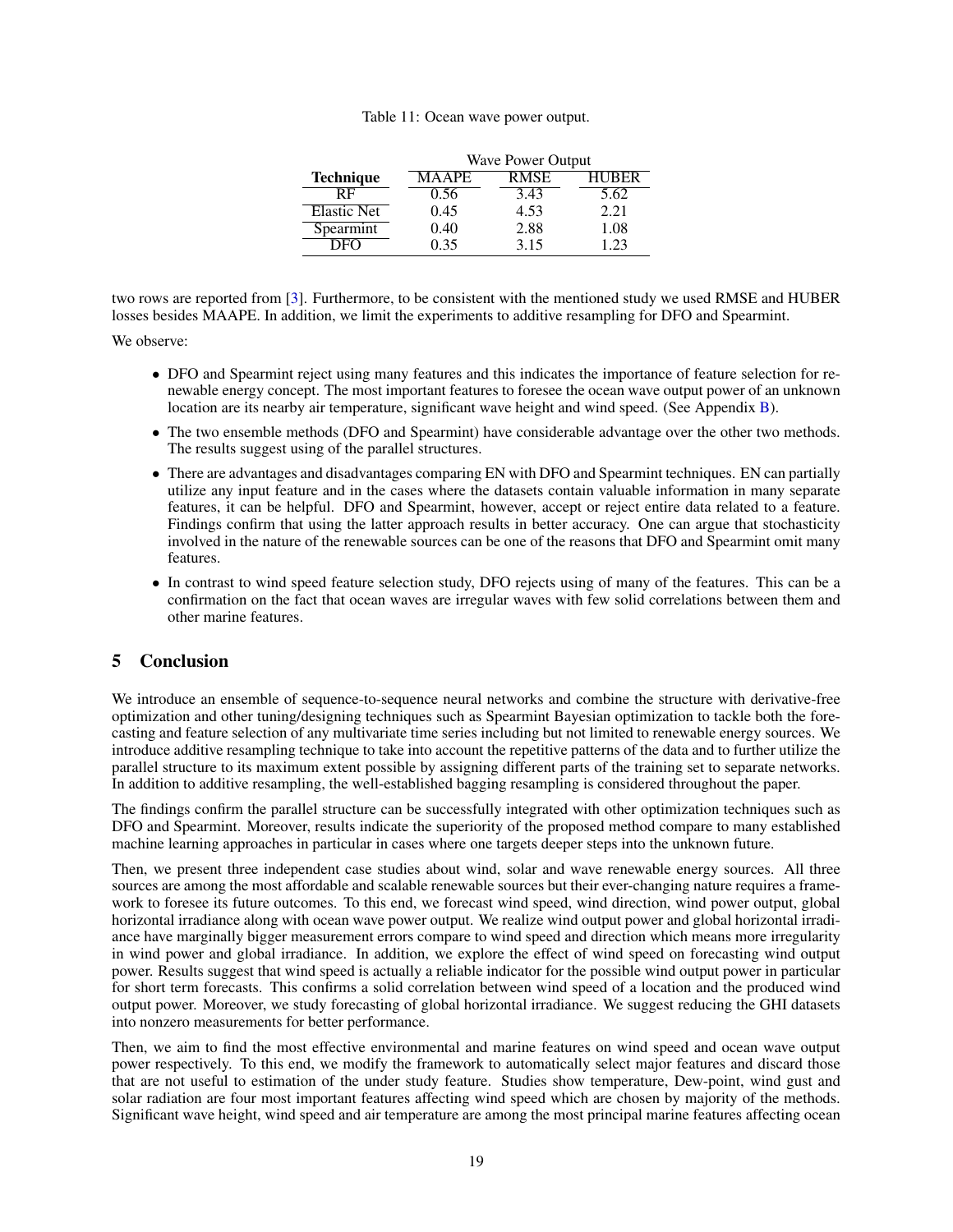#### Table 12: NOAA measurement stations

| <b>Station ID number</b> | 44007 | 44008 | 44009                                                                                                 | 44013 | 44014 | 44017 |
|--------------------------|-------|-------|-------------------------------------------------------------------------------------------------------|-------|-------|-------|
| Coordination             |       |       | $(70.14, 43.52)$ $(69.24, 40.50)$ $(74.70, 38.45)$ $(70.65, 42.34)$ $(74.84, 36.60)$ $(72.04, 40.69)$ |       |       |       |
| Depth of water           | 26.5  | 74.7  | 30                                                                                                    | 64    | 47    | 48    |

Table 13: 53 input features and output label

| <b>Features</b> | Station $44007$ :        | WDIR7              | WSPD7 | GST7 | WVHT7                                                             | DPD7 | APD7 | MWD7       | PRES7 | ATMP7 | WTMP7 | DEWP7 |
|-----------------|--------------------------|--------------------|-------|------|-------------------------------------------------------------------|------|------|------------|-------|-------|-------|-------|
|                 | Station 44009:           | WDIR9              | WSPD9 | GST9 | WVHT9                                                             | DPD9 | APD9 | MWD9 PRES9 |       | ATMP9 | WTMP9 |       |
|                 | Station $44013$ : WDIR13 |                    |       |      | WSPD13 GST13 WVHT13 DPD13 APD13 MWD13 PRES13 ATMP13 WTMP13        |      |      |            |       |       |       |       |
|                 | Station $44014$ :        | WDIR <sub>14</sub> |       |      | WSPD14 GST14 WVHT14 DPD14 APD14 MWD14 PRES14 ATMP14 WTMP14 DEWP14 |      |      |            |       |       |       |       |
|                 | Station $44017$ :        | WDIR <sub>17</sub> |       |      | WSPD17 GST17 WVHT17 DPD17 APD17 MWD17 PRES17 ATMP17 WTMP17 DEWP17 |      |      |            |       |       |       |       |
| Label           | Station 44008:           | Output power       |       |      |                                                                   |      |      |            |       |       |       |       |

wave output power. Moreover, we investigate online forecasting concept. The results substantiate the superiority of the method for forecasting wind power compare to other methods.

Ensemble network designs are promising structures and we suggest investigation of those in other aspects of renewable energy systems. Furthermore, employing DFO as a decision maker for the design of a parallel structure can be explored in many other machine learning disciplines.

## Appendices

#### A LSTM and Sequence-to-Sequence Structures

We consider  $[a_1, a_2, ..., a_T]$  as an input sequence of an LSTM cell. For an LSTM cell for any time step  $l = 1, ..., T$ , we have [54]:

 $f_l = \text{sigm}(W_{fa}a_l + W_{fh}h_{l-1})$  (6)

$$
p_l = \text{sigm}(W_{pa}a_l + W_{ph}h_{l-1})\tag{7}
$$

 $o_l = \text{sign}(W_{oa}a_l + W_{oh}h_{l-1})$  (8)

$$
c_l = f_l \odot c_{l-1} + p_l \odot \tanh\left(W_{ca}a_l + W_{ch}h_{l-1}\right) \tag{9}
$$

 $h_l = o_l \odot \tanh(c_l),$  (10)

where  $\odot$  means element-wise matrix product,  $a_l \in \mathbb{R}^Q$ ,  $h_l \in \mathbb{R}^H$  are the input and hidden vectors,  $f_l \in \mathbb{R}^H$ ,  $p_l \in \mathbb{R}^H$ ,  $o_l \in \mathbb{R}^H$ ,  $c_l \in \mathbb{R}^H$  are forget, input, output and cell gates respectively, and at last Q and H are the input feature and LSTM hidden sizes. The actual output of each LSTM cell is its hidden layer.

A sequence-to-sequence network contains two separate recurrent structures which in our case are two LSTMs. First structure (encoder) reads the input sequence  $[a_1, a_2, ..., a_T]$  considering  $h_0 = c_0 = 0$  and gives  $h_T$  vector as its output. Second structure (decoder) uses  $h_T$  as its initial state and deliver the prediction  $[b_{T+T'}]$ .

#### B Ocean Wave Case Study

Figure 5 schematically shows six active measurement stations of NOAA. Table 12 tabulates the necessary information of the measurement buoys. This experiment is designed to see the effect of other ocean features on possible output power at a different location. We aim to forecast the ocean output power at station 44008 with the features from the other 5 adjacent buoys as mentioned in Table 13. The abbreviations of the features are explained in Table 14.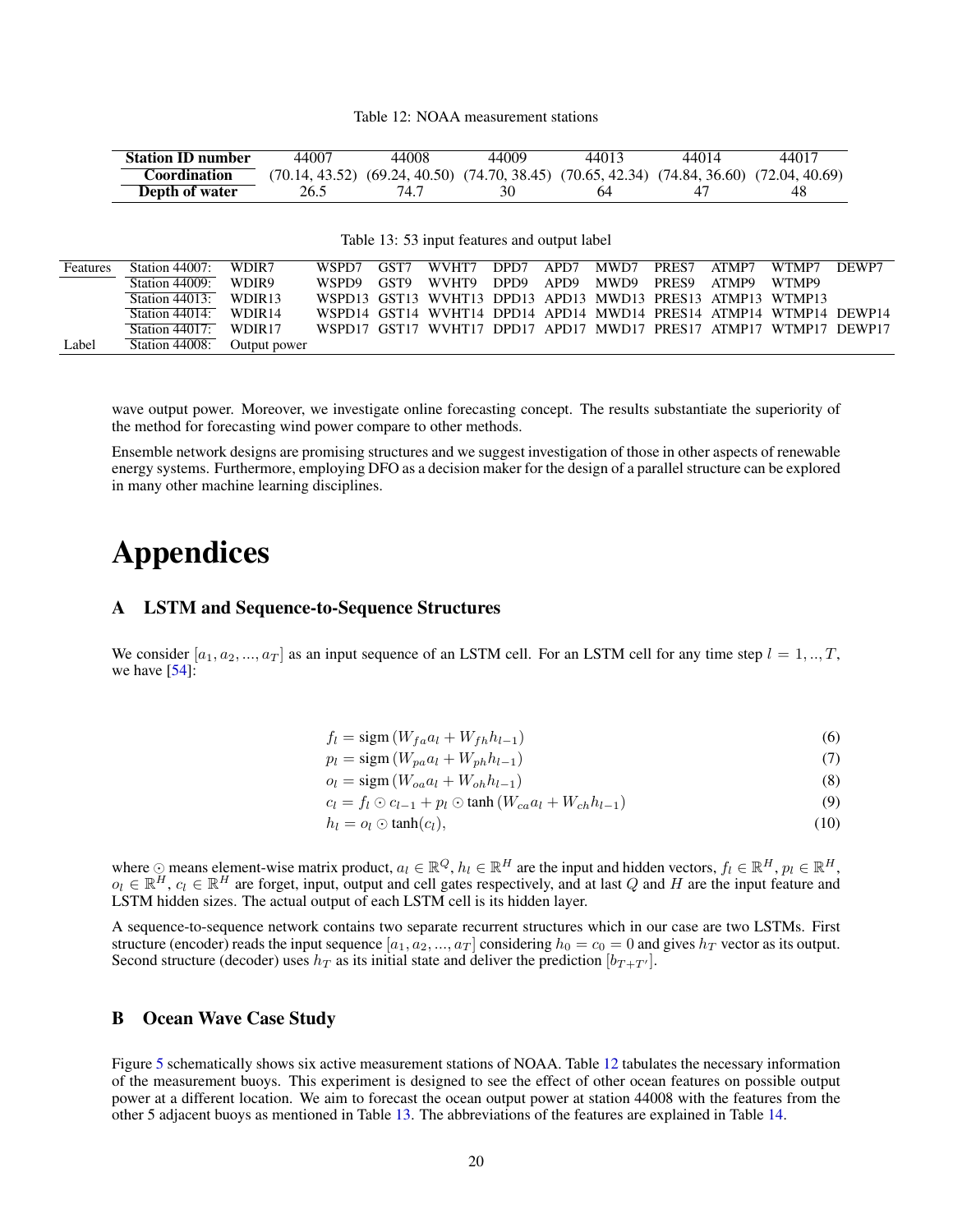

Figure 5: NOAA measurement stations for Ocean Wave power output Case study conducted by [3].

|  |  |  |  | Table 14: Ocean wave features description |
|--|--|--|--|-------------------------------------------|
|--|--|--|--|-------------------------------------------|

| <b>Abbreviation</b> | <b>Description</b>                      | <b>Abbreviation</b> | <b>Description</b>             |
|---------------------|-----------------------------------------|---------------------|--------------------------------|
| <b>WDIR</b>         | Wind direction                          | <b>WSPD</b>         | Wind speed $(m/s)$             |
| <b>WVHT</b>         | Significant wave height (meters)        | <b>DPD</b>          | Dominant wave period (seconds) |
| <b>MWD</b>          | Direction of DPD                        | <b>PRES</b>         | Sea level pressure (hPa)       |
| <b>GST</b>          | GST Peak 5 or 8 second gust speed (m/s) | <b>APD</b>          | Average wave period (seconds)  |
| <b>WTMP</b>         | Sea surface temperature (Celsius)       | <b>DEWP</b>         | Dewpoint temperature           |
| <b>ATMP</b>         | Air temperature (Celsius)               |                     |                                |

The selected group of marine features for DFO is [WVHT7, WVHT9, WSPD13, WVHT13, WVHT14, WVHT17] and the rest are not selected. The selected group of features for Spearmint is [WSPD7, WVHT7, APD7, PRES7, ATMP7, DEWP7, WSPD9, WVHT9, MWD9, PRES9, ATMP9, WDIR13, GST13, APD13, PRES13, ATMP13, WTMP13, WSPD14, WVHT14, DPD14, APD14, ATMP14, WDIR17, WSPD17, DPD17, ATMP17]. Therefore, air temperature, significant wave height and wind speed are the most gainful features to consider.

#### Acknowledgments

This research was partially supported by the National Science Foundation via the CyberSEES grant #1442858. The authors are accountable for the conclusions documented in the paper and the points claimed in the article have not been endorsed by the sponsoring agency.

#### References

- [1] Junyi Zhou, Jing Shi, and Gong Li. Fine tuning support vector machines for short-term wind speed forecasting. *Energy Conversion and Management*, 52(4):1990–1998, 2011.
- [2] Gong Li and Jing Shi. On comparing three artificial neural networks for wind speed forecasting. *Applied Energy*, 87(7):2313–2320, 2010.
- [3] Mohammad Pirhooshyaran and Lawrence V Snyder. Multivariate, multistep forecasting, reconstruction and feature selection of ocean waves via recurrent and sequence-to-sequence networks. *arXiv preprint arXiv:1906.00195*, 2019.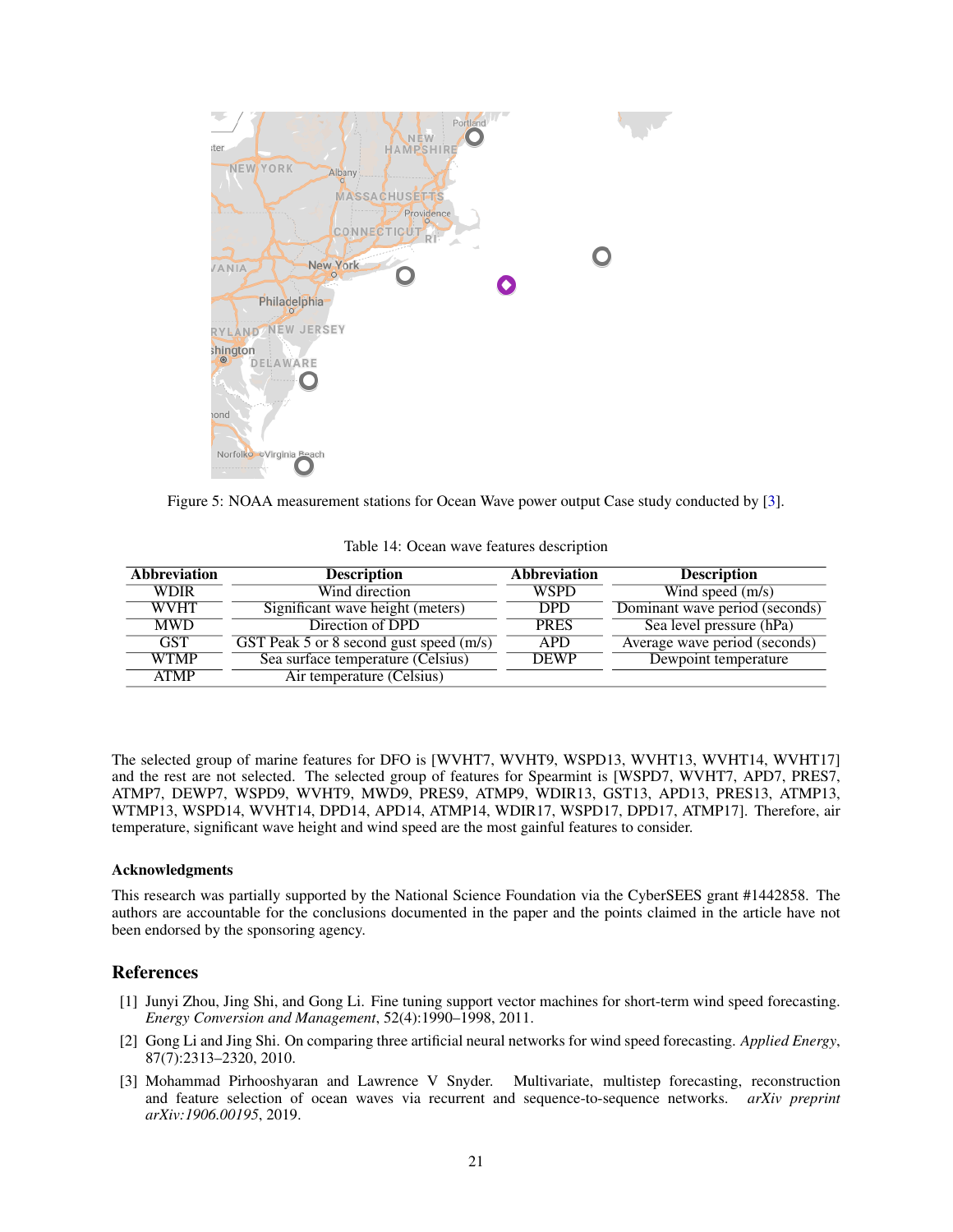- [4] Richard Davy, Natalia Gnatiuk, Lasse Pettersson, and Leonid Bobylev. Climate change impacts on wind energy potential in the european domain with a focus on the black sea. *Renewable and Sustainable Energy Reviews*, 81: 1652–1659, 2018.
- [5] Andrew R Conn, Katya Scheinberg, and Luis N Vicente. *Introduction to derivative-free optimization*, volume 8. Siam, 2009.
- [6] Leo Breiman. Bagging predictors. *Machine learning*, 24(2):123–140, 1996.
- [7] Saurabh S Soman, Hamidreza Zareipour, Om Malik, and Paras Mandal. A review of wind power and wind speed forecasting methods with different time horizons. In *North American Power Symposium 2010*, pages 1–8. IEEE, 2010.
- [8] Wei Lee Woon, Zeyar Aung, and Stuart Madnick. Data analytics for renewable energy integration. In *Second ECML PKDD Workshop, DARE*. Springer, 2014.
- [9] Henrik Madsen, Henrik Aalborg Nielsen, and Torben Skov Nielsen. A tool for predicting the wind power production of off-shore wind plants. In *Proceedings of the Copenhagen Offshore Wind Conference & Exhibition*, 2005.
- [10] Henrik Madsen, Pierre Pinson, George Kariniotakis, Henrik Aa Nielsen, and Torben S Nielsen. Standardizing the performance evaluation of short-term wind power prediction models. *Wind Engineering*, 29(6):475–489, 2005.
- [11] Jean Coiffier. *Fundamentals of numerical weather prediction*. Cambridge University Press, 2011.
- [12] Rajesh G Kavasseri and Krithika Seetharaman. Day-ahead wind speed forecasting using f-arima models. *Renewable Energy*, 34(5):1388–1393, 2009.
- [13] SN Singh, Abheejeet Mohapatra, et al. Repeated wavelet transform based arima model for very short-term wind speed forecasting. *Renewable Energy*, 2019.
- [14] Shuxin Tian, Yang Fu, Ping Ling, Shurong Wei, Shu Liu, and Kunpeng Li. Wind power forecasting based on arima-lgarch model. In *2018 International Conference on Power System Technology (POWERCON)*, pages 1285–1289. IEEE, 2018.
- [15] A Khosravi, RNN Koury, L Machado, and JJG Pabon. Prediction of wind speed and wind direction using artificial neural network, support vector regression and adaptive neuro-fuzzy inference system. *Sustainable Energy Technologies and Assessments*, 25:146–160, 2018.
- [16] Sinvaldo Rodrigues Moreno and Leandro dos Santos Coelho. Wind speed forecasting approach based on singular spectrum analysis and adaptive neuro fuzzy inference system. *Renewable energy*, 126:736–754, 2018.
- [17] Mohammad Amin Chitsazan, M Sami Fadali, and Andrzej M Trzynadlowski. Wind speed and wind direction forecasting using echo state network with nonlinear functions. *Renewable energy*, 131:879–889, 2019.
- [18] Ilya Sutskever, Oriol Vinyals, and Quoc V Le. Sequence to sequence learning with neural networks. In *Advances in neural information processing systems*, pages 3104–3112, 2014.
- [19] Wayne Xiong, Lingfeng Wu, Fil Alleva, Jasha Droppo, Xuedong Huang, and Andreas Stolcke. The microsoft 2017 conversational speech recognition system. In *2018 IEEE International Conference on Acoustics, Speech and Signal Processing (ICASSP)*, pages 5934–5938. IEEE, 2018.
- [20] Xu-Yao Zhang, Fei Yin, Yan-Ming Zhang, Cheng-Lin Liu, and Yoshua Bengio. Drawing and recognizing chinese characters with recurrent neural network. *IEEE transactions on pattern analysis and machine intelligence*, 40 (4):849–862, 2018.
- [21] Aryan Mobiny. Text-independent speaker verification using long short-term memory networks. *arXiv preprint arXiv:1805.00604*, 2018.
- [22] Zachary C Lipton, David C Kale, Charles Elkan, and Randall Wetzel. Learning to diagnose with lstm recurrent neural networks. *arXiv preprint arXiv:1511.03677*, 2015.
- [23] Aryan Mobiny, Supratik Moulik, and Hien Van Nguyen. Lung cancer screening using adaptive memoryaugmented recurrent networks. *arXiv preprint arXiv:1710.05719*, 2017.
- [24] Keunwoo Choi, George Fazekas, and Mark Sandler. Text-based lstm networks for automatic music composition. *arXiv preprint arXiv:1604.05358*, 2016.
- [25] Hiva Ghanbari and Katya Scheinberg. Black-box optimization in machine learning with trust region based derivative free algorithm. *arXiv preprint arXiv:1703.06925*, 2017.
- [26] Marco Silva, Hugo Morais, Tiago Sousa, and Zita Vale. Energy resources management in three distinct time horizons considering a large variation in wind power. *EWEA Annual Event 2013 (EWEA 2013)*, 2013.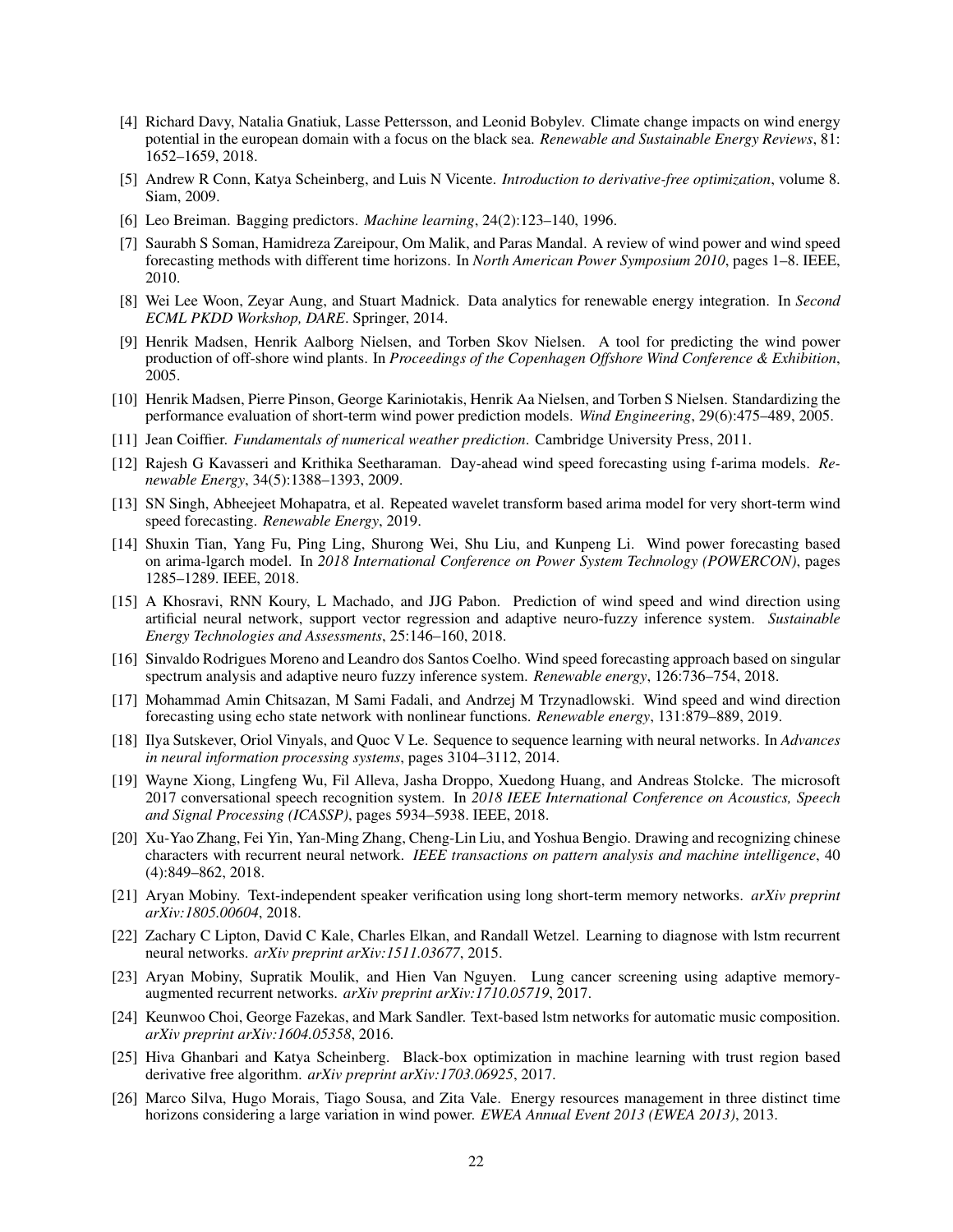- [27] Tiago Pinto, Sergio Ramos, Tiago M Sousa, and Zita Vale. Short-term wind speed forecasting using support vec- ´ tor machines. In *2014 IEEE Symposium on Computational Intelligence in Dynamic and Uncertain Environments (CIDUE)*, pages 40–46. IEEE, 2014.
- [28] Sérgio Ramos, João Soares, Tiago Pinto, and Zita Vale. Short-term wind forecasting to support virtual power player operation. *EWEA Annual Event 2013 (EWEA 2013)*, 2013.
- [29] Peter Bühlmann, Bin Yu, et al. Analyzing bagging. *The Annals of Statistics*, 30(4):927–961, 2002.
- [30] Andrew R Conn, Katya Scheinberg, and Ph L Toint. On the convergence of derivative-free methods for unconstrained optimization. *Approximation theory and optimization: tributes to MJD Powell*, pages 83–108, 1997.
- [31] Luis Miguel Rios and Nikolaos V Sahinidis. Derivative-free optimization: a review of algorithms and comparison of software implementations. *Journal of Global Optimization*, 56(3):1247–1293, 2013.
- [32] Mu Li, Tong Zhang, Yuqiang Chen, and Alexander J Smola. Efficient mini-batch training for stochastic optimization. In *Proceedings of the 20th ACM SIGKDD international conference on Knowledge discovery and data mining*, pages 661–670. ACM, 2014.
- [33] Jorge J More and Stefan M Wild. Benchmarking derivative-free optimization algorithms. ´ *SIAM Journal on Optimization*, 20(1):172–191, 2009.
- [34] George EP Box, Gwilym M Jenkins, Gregory C Reinsel, and Greta M Ljung. *Time series analysis: forecasting and control*. John Wiley & Sons, 2015.
- [35] Mohammad Pirhooshyaran and Lawrence V Snyder. Optimization of inventory and distribution for hip and knee joint replacements via multistage stochastic programming. In *Modeling and optimization: Theory and applications*, pages 139–155. Springer, 2017.
- [36] Mohammad Pirhooshyaran and Seyed Taghi Akhavan Niaki. A double-max mewma scheme for simultaneous monitoring and fault isolation of multivariate multistage auto-correlated processes based on novel reduceddimension statistics. *Journal of Process Control*, 29:11–22, 2015.
- [37] David S Broomhead and David Lowe. Radial basis functions, multi-variable functional interpolation and adaptive networks. Technical report, Royal Signals and Radar Establishment Malvern (United Kingdom), 1988.
- [38] Yohhan Pao. Adaptive pattern recognition and neural networks. 1989.
- [39] Guang-Bin Huang, Qin-Yu Zhu, and Chee-Kheong Siew. Extreme learning machine: theory and applications. *Neurocomputing*, 70(1-3):489–501, 2006.
- [40] Yoan Miche, Antti Sorjamaa, Patrick Bas, Olli Simula, Christian Jutten, and Amaury Lendasse. Op-elm: optimally pruned extreme learning machine. *IEEE transactions on neural networks*, 21(1):158–162, 2010.
- [41] Jin-Man Park and Jong-Hwan Kim. Online recurrent extreme learning machine and its application to time-series prediction. In *2017 International Joint Conference on Neural Networks (IJCNN)*, pages 1983–1990. IEEE, 2017.
- [42] Pak Kin Wong, Chi Man Vong, Xiang Hui Gao, and Ka In Wong. Adaptive control using fully online sequentialextreme learning machine and a case study on engine air-fuel ratio regulation. *Mathematical Problems in Engineering*, 2014, 2014.
- [43] Harris Drucker, Christopher JC Burges, Linda Kaufman, Alex J Smola, and Vladimir Vapnik. Support vector regression machines. In *Advances in neural information processing systems*, pages 155–161, 1997.
- [44] Ehsan Sadrfaridpour, Sandeep Jeereddy, Ken Kennedy, Andre Luckow, Talayeh Razzaghi, and Ilya Safro. Algebraic multigrid support vector machines. *arXiv preprint arXiv:1611.05487*, 2016.
- [45] Ali Azadeh, Azam Boskabadi, and Shima Pashapour. A unique support vector regression for improved modelling and forecasting of short-term gasoline consumption in railway systems. *International Journal of Services and Operations Management*, 21(2):217–237, 2015.
- [46] Chih-Chung Chang and Chih-Jen Lin. LIBSVM: A library for support vector machines. *ACM Transactions on Intelligent Systems and Technology*, 2:27:1–27:27, 2011. Software available at http://www.csie.ntu.edu. tw/~cjlin/libsvm.
- [47] Leo Breiman. Random forests. *Machine learning*, 45(1):5–32, 2001.
- [48] Gilles Notton, Marie-Laure Nivet, Cyril Voyant, Christophe Paoli, Christophe Darras, Fabrice Motte, and Alexis Fouilloy. Intermittent and stochastic character of renewable energy sources: Consequences, cost of intermittence and benefit of forecasting. *Renewable and Sustainable Energy Reviews*, 87:96–105, 2018.
- [49] Soteris A Kalogirou. *Solar energy engineering: processes and systems*. Academic Press, 2013.